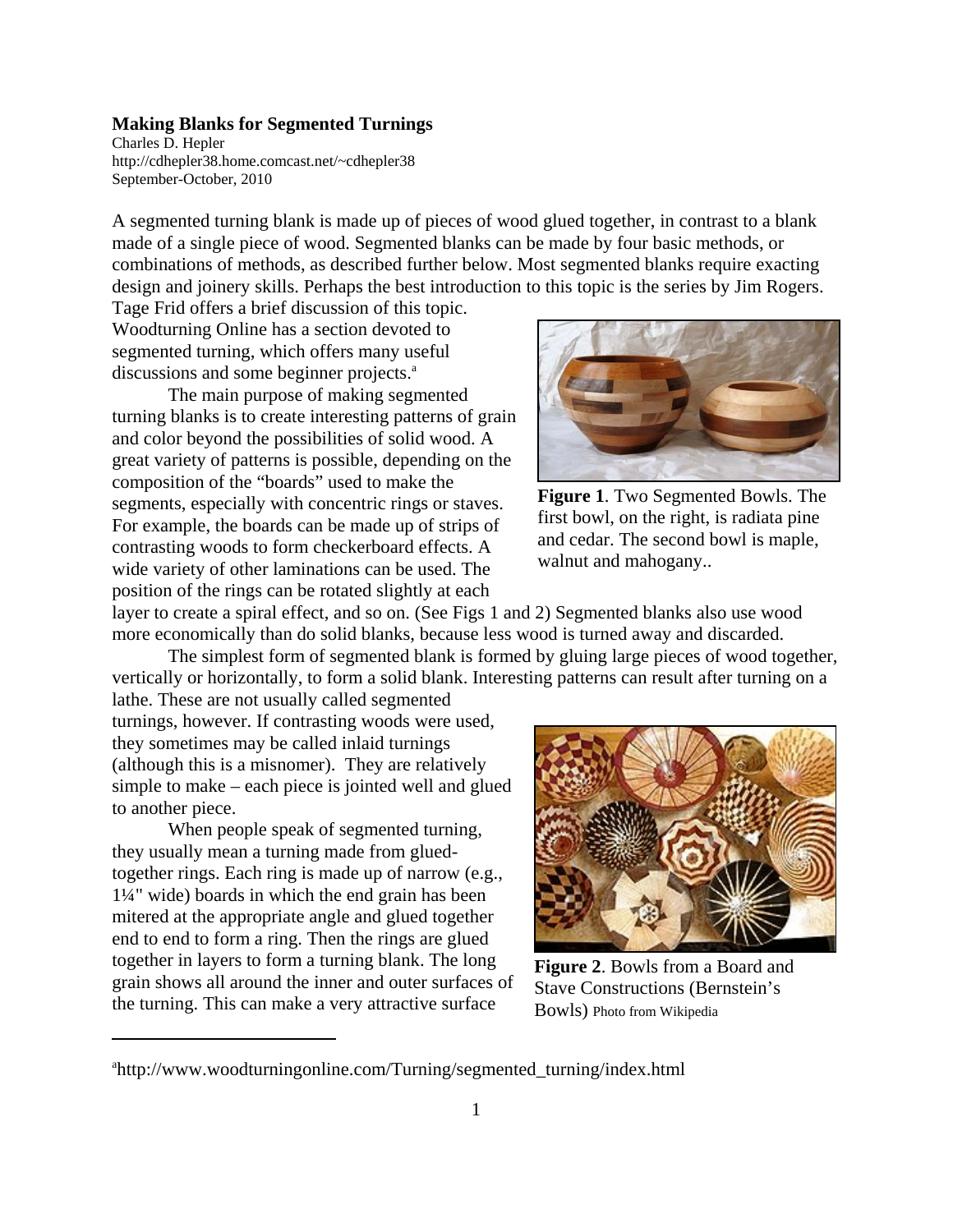with some woods that have showy grain like curly or fiddleback maple. It allows interesting patterns and inlay effects using wood of contrasting colors.

This requires excellent joinery technique. The wider the segments (inside to outside) and the higher the number of segments, the more accuracy is needed. My first segmented turnings were octagons, which was a good choice. As you gain experience, you can work your way up to finer work, e.g., 12 or 24 sides.

Blanks made of half-rings or staves are variations on this idea. The half-ring type is sometimes called "bowl from a board". Semicircular rings are cut from a board and glued together to form a conical blank.

In a stave-constructed blank, compound-angle segments (staves) are cut from a board and glued along the long edges. (A stave is often longer than it is wide, and is meant to be sloped or vertical in the finished turning, as in a barrel.) Stave-constructed blanks can be quite long, as in a lamp standard, or short, as in a bowl. Typically, a long stave-constructed blank has parallel sides. A stave-constructed bowl blank may use many-sided polygons and compound angles.

A segmented turning can combine ring construction, stave construction, and solid, non-segmented wood in a single piece. The design of a durable segmented turning, however, has to take wood movement into account. Wood expands and contracts according to its moisture content (ambient humidity). The change in dimension may differ substantially between radial and tangential grain (i.e., plain-sawn and flat-sawn faces). Cross-grain constructions, especially of thicker rings or solid pieces, may fall apart if the piece is exposed to large changes in humidity, e.g., summer humidity vs winter dryness indoors.

#### *Choosing Wood for Segmented Blanks*

The ability to use wood species of contrasting colors is an important advantage of segmented turning. Furthermore, when small quantities are required, we can consider rare and exotic species that otherwise might be too expensive. Malcom Tibbets classifies the wood species that he has used in his career into three groups, as follows.

Minor species ("limited-use"): alder, ash, aspen, birch, lacewood, madrone, mahogany, soft maple, both red and white oak, padauk, poplar, redwood, teak, and zebrawood. Acceptable ("OK") species include spalted beech, spalted birch, cherry, ironwood, limba, Osage-orange, walnut, and wenge. Tibbetts' personal favorites include apple, blackwood, bloodwood, bocote, bubinga, carob, ebony (Gabon or Macassar), holly, jarrah, figured maple, hard maple, spalted maple, mesquite, mountain mahogany, myrtlewood, persimmon, pink ivory, purpleheart, rosewoods (pau ferro, East Indian, Honduras, Brazilian, cocobolo, flamewood, tulipwood), yellowheart, and ziricote. He prefers these species because of color and figure. Except for the rosewoods they all glue well and most of them are tight-grained, which means they will polish nicely.

Some of the woods listed above are irritants or sensitizers. These include blackwood, cocbolo, ebony, myrtle, olivewood, paduak, rosewoods, teak, and wenge. Surfacing segmented rings, especially, can produce lots of dust, so proper dust control, including a facemask, may be a necessary precaution.

*Moisture Content*. Simply put, wood used to make segmented blanks should be dry, certainly not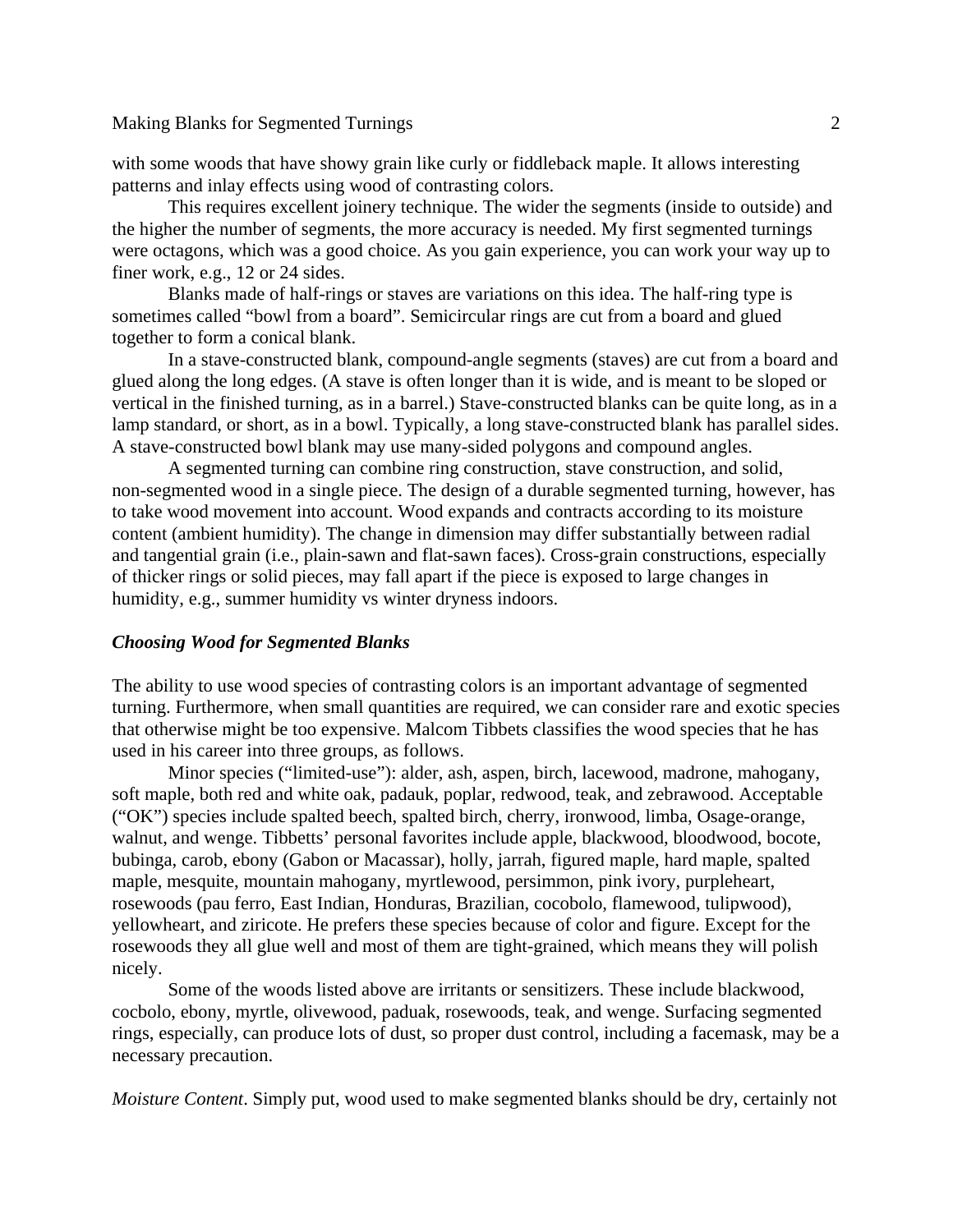green. About 10% moisture content (MC) or lower should be OK if all the wood in the piece is at about the same MC. Because many different woods may be mixed in a segmented turning, it is important to ensure that you do not mix wood of very different MC, especially green and dry woods. Wood whose MC is in equilibrium with the ambient air should be OK even if the MC is a bit higher, except that ambient humidity can change with the seasons. The orientation of different layers also may present stability issues if the wood dries or expands to different extents.

If the wood is not as dry as you would like, consider that over the small distances involved, dimensional changes due to moisture content might only amount to 1/32" or less. Having noted that, note also that radial (across the rings) dimensional change with moisture content is much greater than change tangential to the rings. Therefore, from this perspective it makes sense to cut flat segments so that the radial face of a segment is toward the inside and outside, leaving the tangential faces for the tops and bottoms of the rings. Appearance matters too, of course. Sometimes the radial (quartersawn) face is prettier, sometimes not.

### *Designing a Segmented Blank*

Making a segmented blank is straightforward, but getting rings of the right appearance, diameter and width can be complicated. A sketch, at least, is necessary. Basic issues, before you put pencil to paper, are the efficient use of rare or expensive woods and the general efficiency of stock use. It is more efficient to locate features where the diameter of the form is more nearly constant (cylindrical). In contrast, a wide ring is needed where the diameter of the form changes sharply. Most of that ring will be turned away, however, so this may not be an efficient use of expensive wood. Secondly, it is wasteful, for example, to specify a ¾" thick ring when your stock is 1" thick. even with a thin kerf saw blade, you may never find a worthy use for the 1/32" - 1/16" piece you trimmed off. Why not try to use it in your design as a 1" thick piece? In the same vein, it may seem to make sense to buy short pieces of exotic wood for making flat segmented rings, but usually the end pieces are useless.

1. Draw the object in vertical cross-section, showing the profile and wall thickness. Establish the vertical centerline.

2. Draw rectangles, which represent the segments in cross-section, along the profile. For example, if the bottom ring will be  $\frac{3}{4}$ " thick after it has been assembled and flattened, draw a rectangle ¾" high on the profile. That will show you how wide the segment has to be to enclose the curved profile over that height. Depending on how many sides your polygons will have, allow extra (at least  $\frac{3}{8}$ ") on each side for turning the rings into circles and smoothing them. For segments or staves with compound angles, the procedure is essentially the same, except that you have to draw the parallelograms representing the staves at the correct vertical angle. This will help you decide how thick the stock needs to be to get the curvature you want. Each ring must cover its part of the profile, including the thickness of the wall.

3. Consider the species and colors of the segments, including feature effects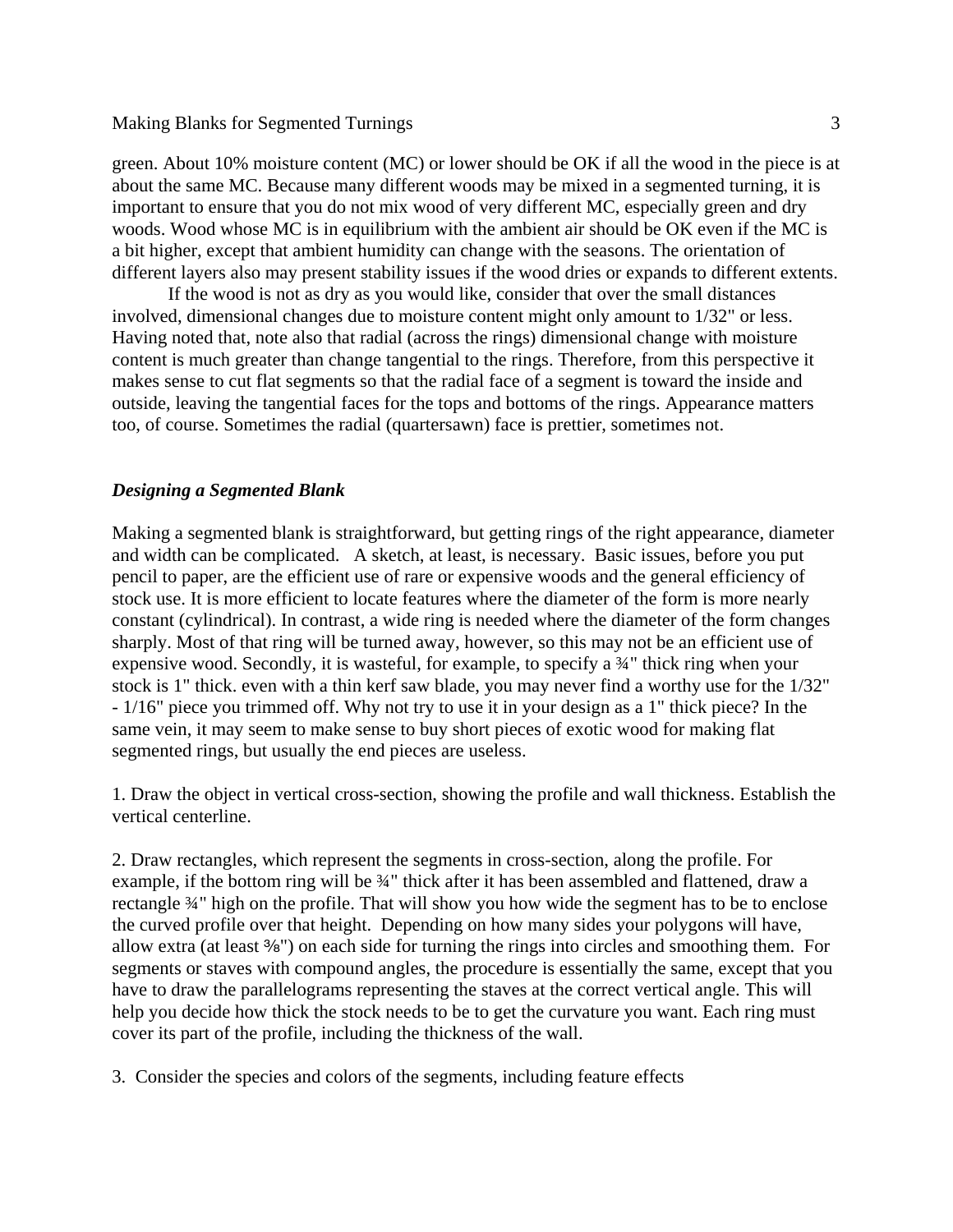$10$  $11$ Layer Number: Diameter Seament length Segment (board) width Stock (board) length 6

Software is available for the PC that assists in the design process. Depending on what aspect of a segmented turning I wanted to draw, I have used 3D Design Pro, Woodturner Pro, and Google Sketchup. Each has its uses but also significant limitations. 3 D Design Pro merely draws a 3-D rotated view of a profile that you draw. Woodturner Pro is a complementary program to 3D Design Pro. It is useful for deciding on the number of rings, number of segments per ring, and segment widths; calculating angles, and producing a cut list for each ring.

diagonal of the polygon. For example, an octagon with diagonal 8" can be turned into a circle with a diameter no larger than about  $7\frac{3}{8}$ ". Nonetheless, when mounted on the lathe, the diagonal of the polygon will be the limiting size of the blank, unless the corners are first cut off. My lathe can swing 9", so the largest polygon I can turn has a 9" diagonal, which corresponds to a circle with about an



**Figure 3**. Segmented Ring Layout Diagram. A page containing 6-8 of these templates will assist in placing feature segments correctly

For designing rings with many features, where placement of contrasting colors is important, I make a page of blank segmented rings which I can then number and use to show the placement of the various colored pieces.

4. Calculate the segment length and amount of stock needed to make each ring. When designing a bowl, recognize that a circle inscribed within a polygon must have a smaller diameter that the

## *Making Segmented Blanks*

8½" diameter.

The three fundamental issues in segmented turning are how to make segments of precise angle and length, how to flatten rings and build them into blanks, and how to mount a hollow blank on the lathe.

# *Cutting Segments and Making Rings*

The basic unit of a segmented turning is a properly made segment. For example, a 3" tall octagonal blank might have 32 segments organized into four rings. This requires skilled joinery, because the segments have to fit together perfectly to form rings and the rings must be flat and well joined. Otherwise, the finished turning will be unattractive at best and may fall apart.

Each flat segment should be cut from long grain, i.e., with end grain at the ends of the segments. (A mixture of long grain and short grain segments may not endure wood movement from changes in humidity.)

Each segment in a ring must be of equal length, and each angle must be precisely correct. For example, the segments for making octagonal rings must be mitered at *precisely* 22.5<sup>o</sup> (I suppose, within 0.05 degree), or the ring will not "close" without gaps. I doubt that most miter guides, even expensive post-market ones, would be precise enough. I use a miter sled on a table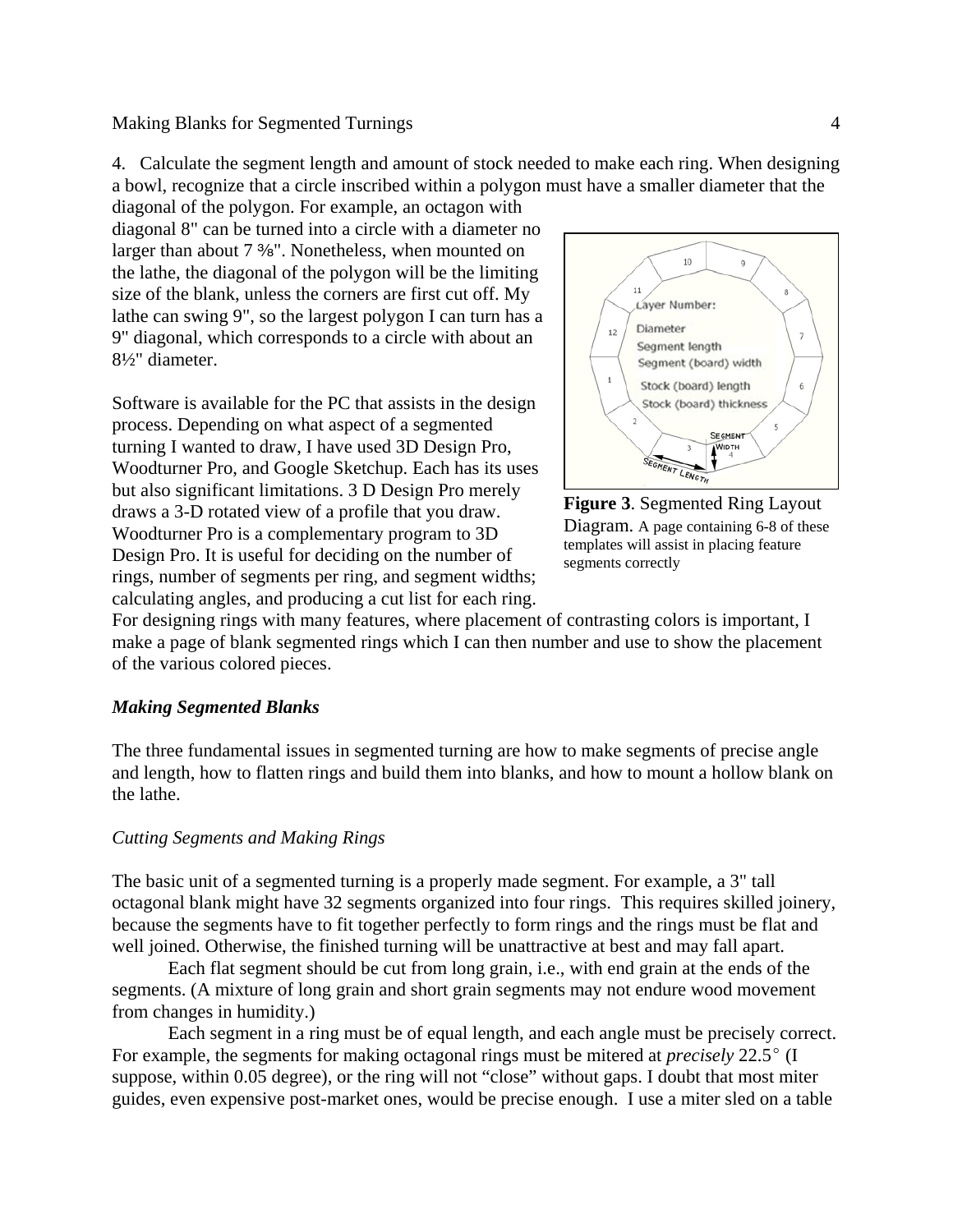saw to cut segments. (See *Making a Sled for Cutting Segments*) Others prefer a chop saw or even a band saw. Very thick segments, e.g., 2" thick or more, can be treated like staves, and ripped with a tilted blade.

The stock from which segments will be cut should be surfaced to consistent thickness, in order to reduce the effort required later to flatten the rings.

Most bowl profiles require rings of different diameters. The length of the segment is proportional to the diameter of the ring, given the number of segments. The constant of proportionality is the tangent of the bevel angle. For example, if the ring is an octagon, the bevel angle is 22.5 $^{\circ}$ . The tangent of 22.5 $^{\circ}$  is 0.414, and the relationship is

> segment length  $=$  tan (a)  $*$  diameter segment length  $= 0.414 *$  diameter

So, an octagonal ring with an 8" diagonal requires a segment that is 3 5/16" long. Tables are available with segment sizes pre-calculated (See Table 1).

| Sides<br>$\left( s\right)$                                                             | Miter<br>An-<br>gle<br>$(a)$ * | Tan-<br>gent | Segment Length L (in.) by <b>Ring Diameter</b> (in) to the nearest $1/16$ " |                  |                  |                  |                |                  |                  |                 |
|----------------------------------------------------------------------------------------|--------------------------------|--------------|-----------------------------------------------------------------------------|------------------|------------------|------------------|----------------|------------------|------------------|-----------------|
|                                                                                        |                                |              | 5                                                                           | 5.5              | 6                | 6.5              | $\overline{7}$ | 7.5              | 8                | 8.5             |
| 6                                                                                      | 30.0                           | 0.577        | $2\frac{7}{8}$                                                              | $3 \frac{3}{16}$ | $3 \frac{7}{16}$ | $3\frac{3}{4}$   | 41/16          | $4\frac{5}{16}$  | $4\frac{5}{8}$   | 4 15/16         |
| 8                                                                                      | 22.5                           | 0.414        | $2 \frac{1}{16}$                                                            | $2\frac{1}{4}$   | 2 <sub>2</sub>   | 211/16           | $2\frac{7}{8}$ | $3\frac{1}{8}$   | $3 \frac{5}{16}$ | 3 <sub>2</sub>  |
| 10                                                                                     | 18.0                           | 0.325        | $1\frac{5}{8}$                                                              | 113/16           | 115/16           | $2\frac{1}{8}$   | $2\frac{1}{4}$ | $2 \frac{7}{16}$ | $2^{5/8}$        | $2 \frac{3}{4}$ |
| 12                                                                                     | 15.0                           | 0.268        | $1\frac{5}{16}$                                                             | $1\frac{1}{2}$   | $1\frac{5}{8}$   | $1 \frac{3}{4}$  | $1\frac{7}{8}$ | $\overline{a}$   | $2\frac{1}{8}$   | $2\frac{1}{4}$  |
| 16                                                                                     | 11.25                          | 0.199        | $\mathbf{1}$                                                                | $1\frac{1}{8}$   | $1 \frac{3}{16}$ | $1 \frac{5}{16}$ | $1\frac{3}{8}$ | 1 <sub>2</sub>   | 19/16            | 11/16           |
| 24                                                                                     | 7.50                           | 0.132        | 11/16                                                                       | $^{3/4}$         | 13/16            | $\frac{7}{8}$    | 15/16          | 1                | 11/16            | $1\frac{1}{8}$  |
| * equals 180°/s Measured relative to the saw blade, i.e., as a miter gauge would read. |                                |              |                                                                             |                  |                  |                  |                |                  |                  |                 |

Table 1. Number of Sides, Miter Angle, Tangent, and Segment Length by Ring Diameter

Length of stock needed equals the perimeter of the ring (the number of segments times the length of a side) plus an allowance for saw kerf, (roughly 1.5" for a 12-sided ring). If the stock can be flipped over between cuts, however, the length of stock needed is less than that. Every other segment would require  $[L-2^*h^*tan(a)]$  inches, where h is the width of the segment. For example, when making a  $7\frac{1}{2}$ " diameter, 1" wide, 12-sided ring, each odd numbered segment  $(1,3,\ldots,11)$ would be 2" long (plus a saw kerf). That's about 6 x  $2\frac{1}{8} = 12\frac{3}{4}$ ". Each even numbered segment would require only  $[2 - (2 \times 1" \times .268)] = 1\frac{1}{2}"$ ,  $(6 \times 1\frac{1}{2} = 9")$ . So, the  $7\frac{1}{2}$  12-sided ring would require about 21¾" of stock, not 26½".

#### Cutting Segments

Once you have made and adjusted the sled, adjusted the miter saw, etc, cutting segments is straightforward. (See *Making a Sled for Cutting Segments*) If the stock is uniform on both sides,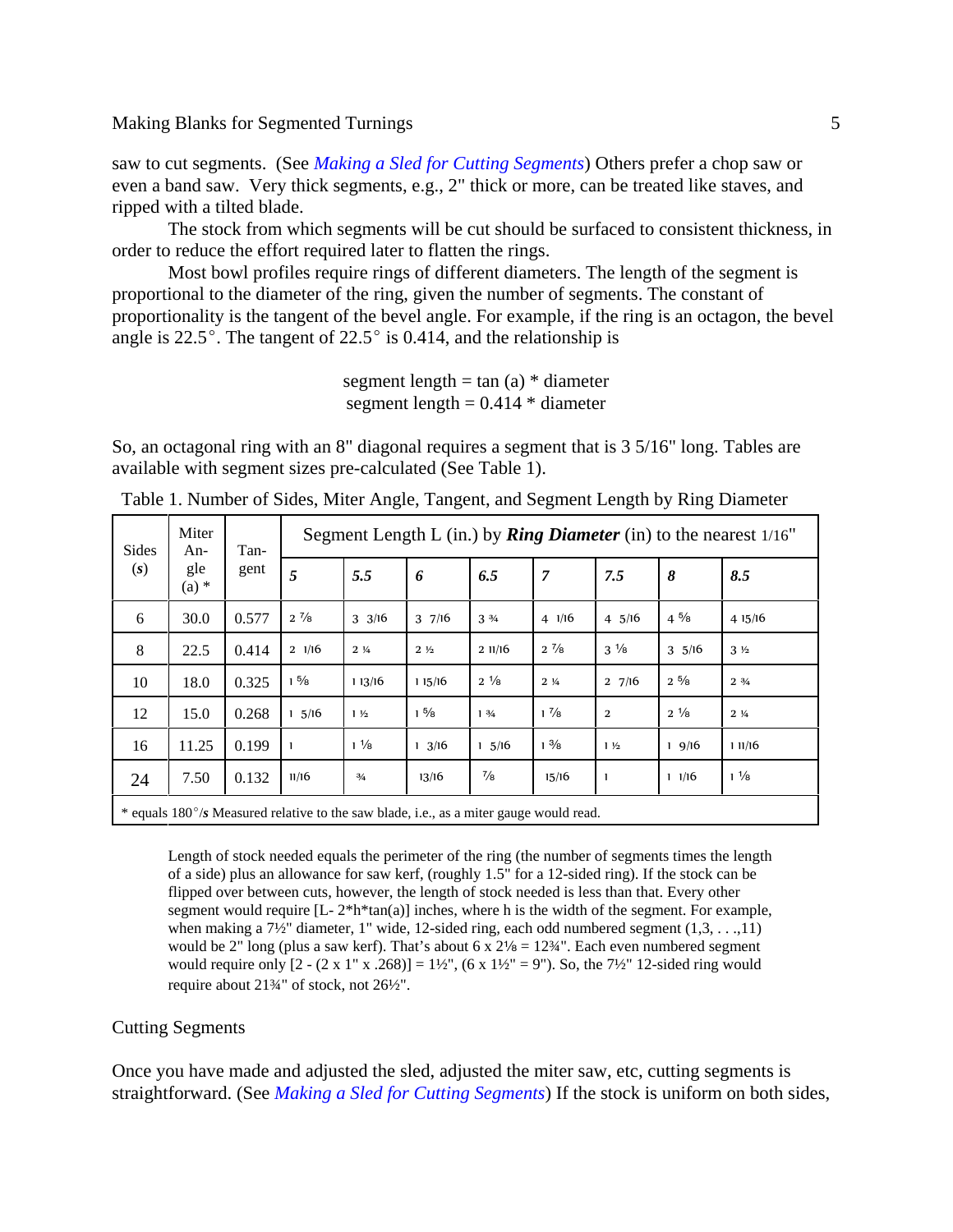it can be flipped between cuts. This minimizes the number of necessary cuts and the amount of wood wasted.

If a board has a markedly different appearance on one edge than the other, you may choose to cut the segments individually, so that one edge is always toward the outside. Also, very hard-to-plane wood should have the grain direction (rising or falling) the same for each segment for easier flattening (see below). Cutting individual segments, however, is somewhat inconvenient, because you can't flip the stock over. Sometimes, it is well to keep the segments in the order cut, so that color or grain changes will be gradual.

Until you are certain that the fence angle is dead on, dry assemble each ring, put it in a hose (band) clamp, and inspect for gaps. If the segments fit together with tiny gaps, the best solution is to adjust the fence on the sled. However, as a workaround, the ring can be glued up as two semicircles separated by two dowels or, preferably, shims set on the side where the gap is. (Be careful not to apply glue to the edges that will not be glued together at this point.) Locate the shims or dowels so that all the gaps close under clamp pressure. Then the two semicircles can be sanded until they mate perfectly before being glued together. (See Figure 4 and Rogers, Part 1.)



**Figure 4**. Split Ring. Actually, a rectangular spacer may work better than a dowel, which tends to dent the wood under clamp pressure.

Sanding a half-ring until the edges are  $180^{\circ}$  is a normal part of assembly as long as a small amount of wood (say, 1/32" or less) has to be removed. If very much more than that is sanded away, the ring will be elliptical. At least, this will make the ring a bit more difficult to center. It will require some caution when you begin to turn it round, and may distort some designs that depend on an equal amount of wood being removed all around the ring, e.g., a polka dot design made from a lamination. (Of course, the latter can also enter into design, if you want a contrasting layer to appear only on opposite sides of the turning.)

Tibbetts, the authority on segmented blanks, recommends sanding each glue surface. I prefer to use a blade that gives me a smooth cut. You should inspect each cut to make sure that it is free of scratches, crumbs, and broken fibers that might get in the glue joint, etc. A light even rub on a piece of sandpaper resting on a dead flat surface might be helpful. I have not found that disk sanding has been helpful. Although I have made "perfect" joints without sanding, I have not been able to make a jig for a disk sander that could give me the precise angles needed.

After each segment is cut and the fit is ascertained, spread each bevel with PVA adhesive (Titebond II or III), lay the segments in a ring on a dead flat platen with a non-stick surface, and clamp them with a hose clamp. I prefer a platen of melamine-coated MDF. I apply and buff off a coat of paste wax to keep squeeze-out from gluing the ring to the surface. You can also lay down a piece of waxed paper.

Apply glue evenly to both mating bevels and rub the surfaces together to help spread the glue and (possibly) improve penetration. Push each segment down against the platen so that one side of the ring (at least) will be flat, or nearly so. When you tighten the band clamp you should see squeeze-out at every joint.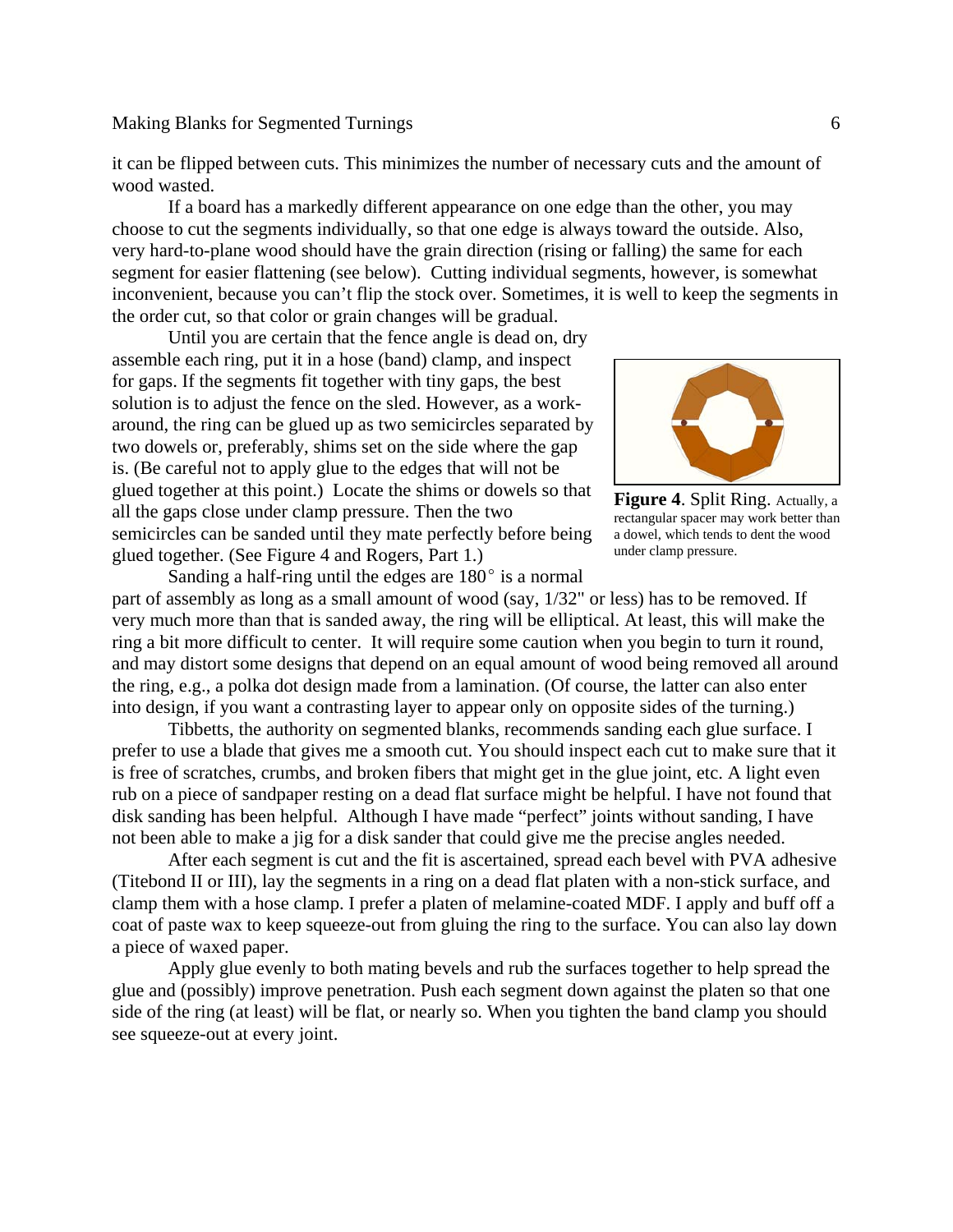#### Flattening Rings

When the adhesive has cured (overnight) the rings must be flattened. That is, the segments must be trued up – all in the same plane *and* perfectly square to the axis of rotation. This step is important because it determines both the strength and the appearance of the glue joints between rings in the finished bowl.

Flattening rings is a bit tedious and different people recommend a variety of methods. I normally use different methods for each side of the ring. First, I flatten one side of the ring using either a sanding disk or a bench plane. If I can flatten the whole diameter of the ring with my sanding disk, I use that. The ring must rest on the sanding table mounted on my lathe. so the diameter of the ring has to be equal to or less than the radius of the disk. For rings with larger

diameters, I flatten the rings with a bench plane. I use a modified bench hook to hold the ring secure while planing and to reduce the pressure on the glue joints (Figure 5). Work your way around the ring, planing with the grain (tangentially) using a slicing action rather than repetitive forward and back planing motions. Use a very sharp plane iron,, and be careful that the toe of the plane does not strike the corner of an adjacent segment and splinter a piece off. (Even if this were to happen, however, the a chip on the inside of the ring would be turned away.)

At first, you can use a block plane to roughly level off any proud segments, but final flattening should be done with a plane that is long enough that the toe and heel span the ring while you are cutting, e.g., a jointer plane.

No light should be visible between a straightedge and the ring at any position. When the ring is nearly flat (within a few thousands of an inch) you can finish flattening by rubbing the ring on a piece of 80 or 90 grit sandpaper laying on a flat surface, e.g.,  $\frac{3}{4}$ " MDF. I have used a thickness planer (the blades were very sharp) but this is dangerous. If the ring is not flat, the planer rollers may break it apart. Also, since the grain runs in many directions, the planer may cause severe chip-out. If you try this, use a carrier board, hem in the ring well with waste blocks, and take very light (1/64") cuts.

When one surface is perfectly flat, I normally glue it on the blank, and flatten the other side on the lathe. This is the fastest way to flatten a ring, but it takes some care. The surface of the ring must not only be trued (i.e., flat) it must be perpendicular to the axis of rotation. For example, if the ring is hollowed out, i.e., thicker toward the edges, the glue joint may look OK when the blank is glued up but then the gap will show as the profile is turned. If I have a lot of wood to remove, i.e., if the segments were not nearly the same thickness, I start with a gouge rolled over on its side, using a slicing cut. Then I move to a small square-end scraper, and then to a scraper at least as wide as the segment. I finally use a sanding block long enough to span the diameter of the ring.

Others recommend a drum sander or belt sander. I feel that a hand-held belt sander

**Figure 5**. Octagonal Ring and Bench Hook-Plane Stop. The triangles are just screwed to the bench hook. The right-hand one is easily adjustable for various sized rings.

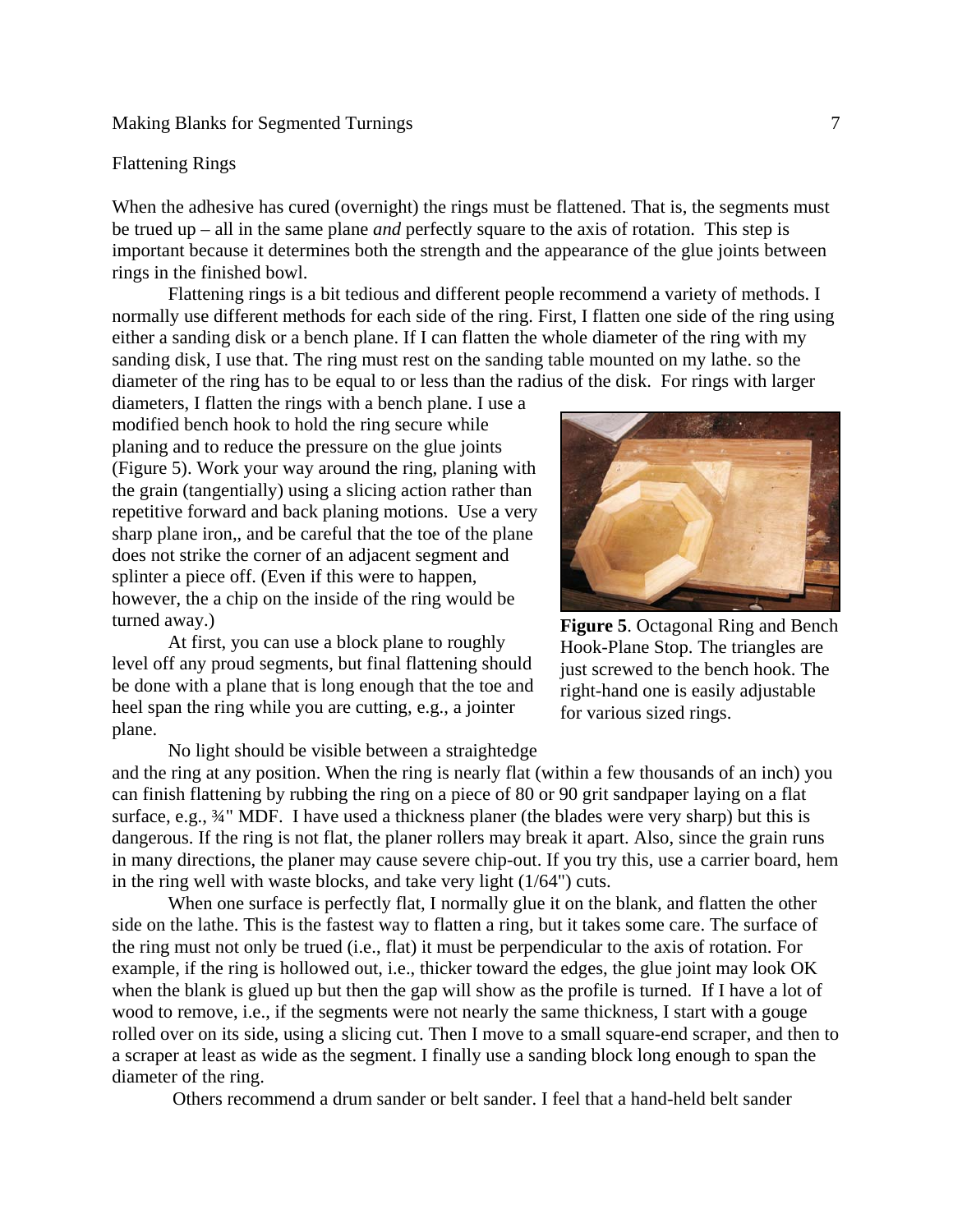would be much too difficult to control. Some use a so-called safety planer on a drill press. If the ring is thick enough, I may mount it on Cole jaws (fingers screwed into flat plates mounted on a four-jaw chuck). Then I dismount the ring and check it for flatness using a straightedge. When one side is flat I turn the ring around and repeat the process.

#### *Making and Mounting the Blank*

Obviously, the blank must have a closed bottom to become a bowl or vase, and may need a top as well. The two issues here are (a) to find a way to mount the rings (or the assembled hollow turning blank) on the lathe and (b) to glue the rings concentrically, almost perfectly so for a deep bowl or vase.

One method for mounting a segmented blank is to cut out a solid bottom and mount it between centers. Turn the bottom to size and turn a tenon on one side that will fit a chuck. Or, you can use a glue block attached to a faceplate. The glue block can be fairly long, to provide working space between the headstock and the turning. Glue the solid bottom to the glue block and turn the bottom, at least into rough shape. After the bowl is turned, you can cut it off of the glue block, reverse the mount using Cole jaws, and clean up the bottom.

The method described in the preceding section, mounting one ring at a time on the lathe as you flatten each ring, is recommended by Rodgers and other experts in segment turning. One advantage of this approach is that each ring can be centered exactly on the lathe because it can be spun slowly *by hand* next to the tool rest. Any off-centeredness will be obvious, and can be corrected before the glue tacks up.

The disadvantage opf this method is that it takes much longer than gluing the rings up all at once, because the adhesive should be allowed to cure at least an hour before turning each layer. Also, although the surface of each ring will be trued up easily enough on the lathe, it is too easy to turn the ring out of square with respect to the axis of rotation. You need to check it frequently with a straightedge laid across the rim, and this is best done off the lathe so that you can hold the ring in front of a bright light. Finally, you can get much more clamp pressure using a gluing jig than you can (or should) using the tailstock.

Another method is to glue up many rings at one time. This requires that both sides of each ring be flattened off the lathe, but all of the rings can cure overnight under pressure from clamps or a glue press. By careful measuring and letting the Titebond II "grab" before applying clamp pressure, I can get the rings fairly concentric, and the blank well balanced. As a compromise, of course, you can glue up part of the blank. For example, if you leave it wide at the top, the inside will be easier to rough out. Rogers describes making a vessel in two halves, building up the top half separately from the bottom half. That would be a way to make a closed vessel that would be impossible to hollow out if made in one piece, or even a bowl with a partially closed top.

You can use the tailstock to press a flat plywood disk against the right side of the blank to support it while you roughed out the exterior profile. Then just remove the plywood to turn the inside of the bowl.

Roughing the inside of the polygonal rings into circles is best done with a parting tool, or a gouge rolled over on its side for a shearing cut, coring out the corners, i.e., cutting "down" from the top surface through the ring, just inside the polygon.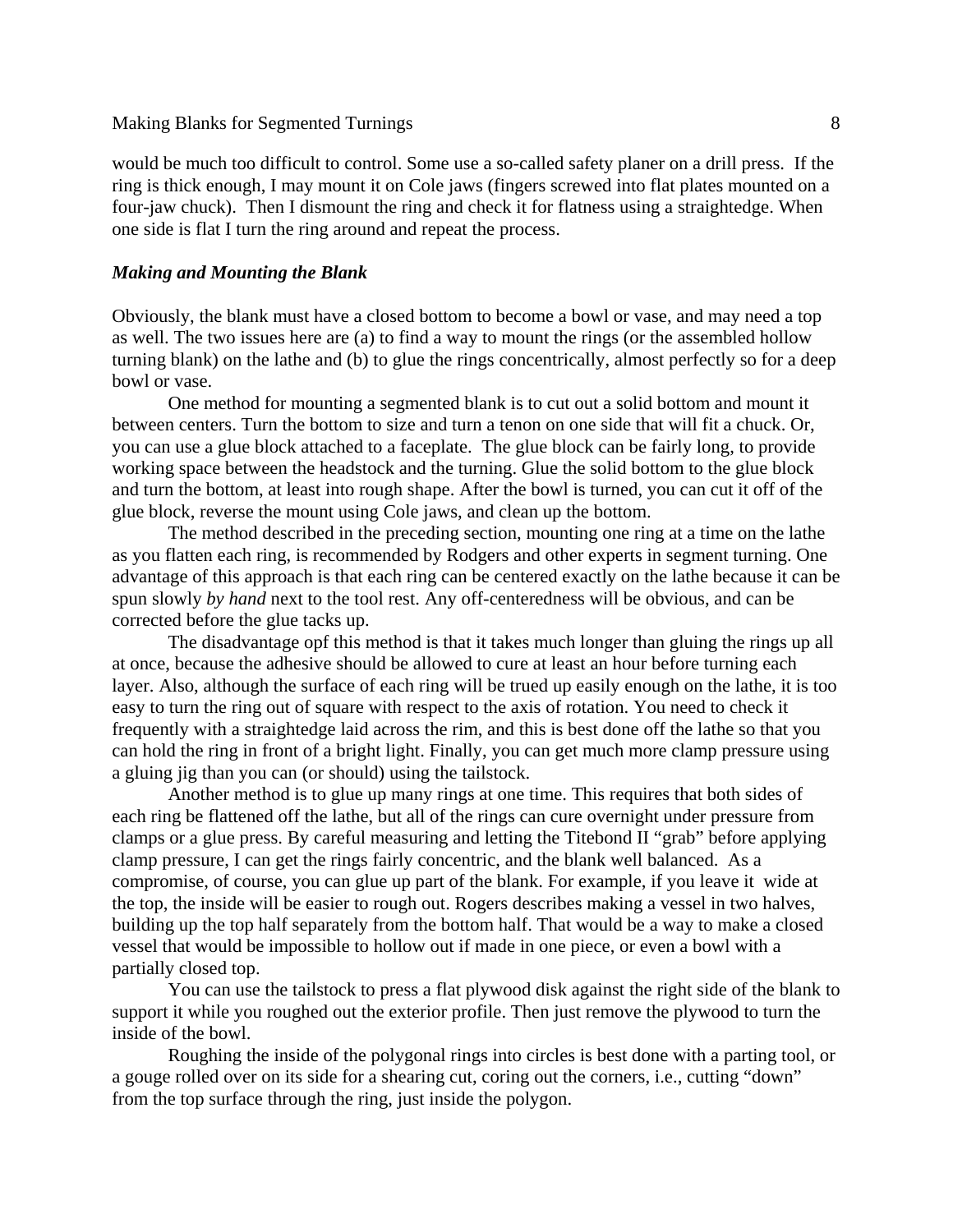## Open Segmented Blanks

Open segmented turning is similar to ring construction, but small gaps are left between the segments. Successive rings are offset so the segment overlaps with the ring above and below. This type of segmentation can appear delicate but is generally quite strong.

Bowls and hollow vessels are the most frequent example of segmented turning, but longer forms like lamps can also be made this way.

#### *Bowl From A Board*

Depending on how the board is formed and how the rings are arranged, very interesting patterns can be obtained in "bowl from a board" (BfB) constructions. The fundamental idea of BfB is to cut solid or semicircular rings out of flat stock and glue them back together into a bowl blank. (Technically, segment and stave constructions also are ways to make a bowl blank from a board, i.e., flat stock, but are not usually called by that term.) This is normally a very efficient use of wood. Flattening rings is much easier than with segmented blanks, but accurately cutting rings on a band saw is considerably more difficult than cutting segments on a table saw.

In my opinion, of the three kinds of construction described here, BfB is the most difficult to execute well. Based on my experience so far, this is mainly because of the difficulty of cutting accurate half-rings with a band saw and the fragility of the blank once it is glued up and ready to be turned. Even a well-made blank is easily shattered by a minor catch. To balance that, however, rings cut from a properly surfaced board require less tedious flattening than do segmented rings. From a design perspective, BfB bowls tend to have straight sides, even more so than stave-constructed bowls. On the other hand, you can produce some very interesting "modern art" designs with BfB that you can't get with the other methods.

Many methods are available for forming the rings. The most common, probably, is cutting half rings on a band saw. The stock is cut in half lengthwise to create two rectangles, and then semi-circular rings are cut from each of the two boards. Pairs of matching half-rings are jointed and glued together into rings. (Figure 6 shows a cross-section drawing of half of a BfB

blank made from a board that was cut into five half rings at an angle of about  $60^\circ$ . The rings were about ¾" thick and then stacked.)

Usually, the sides of the rings are cut at an angle, typically  $45-60^{\circ}$ , so that when each pair is glued together into a ring, the ring will be shaped like a short, truncated cone.

 Another method is to cut whole rings on a lathe using a parting tool. This a bit tricky freehand but may be much easier if the stock is not too thick and a fixed tool holder rest is used.

Alternatively, the rings can be cut at



**Figure 6**. Cross Section of Blank (Five halfrings cut from a board and stacked).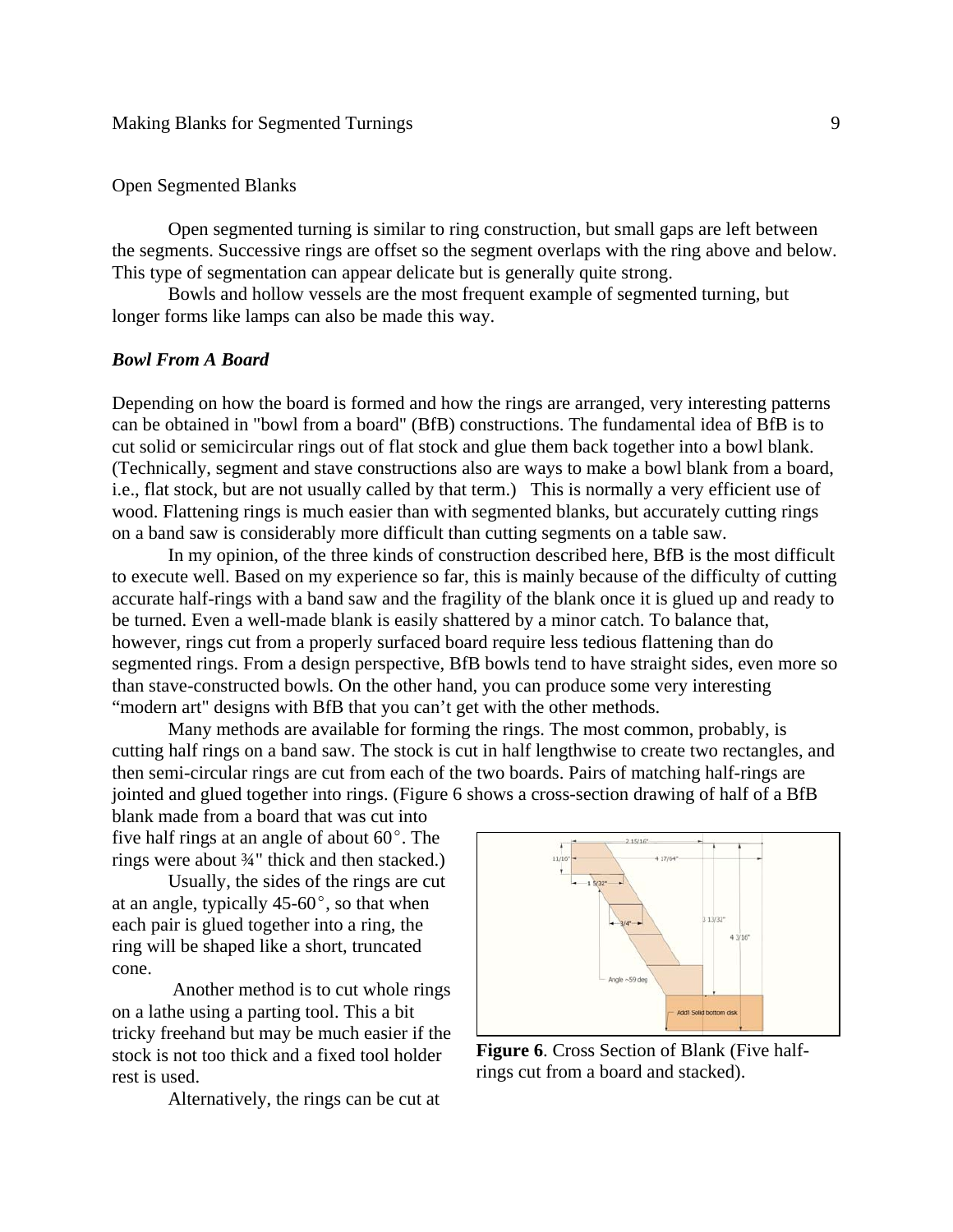90E. This is easier to cut but a somewhat less efficient use of wood. The rings are cut from *two* different pieces of stock so that the rings overlap. For example, if the top ring is 8" in diameter and 1" wide, and cut from the first board, the next ring would be 7" in diameter and 1" wide, and cut from the second board. This would give a ½" overlap between the rings, and so forth.

Cutting rings on a bandsaw is theoretically straightforward but somewhat challenging in practice. The main difficulty is that the work is difficult to hold in position while the bandsaw table is tilted. Also, the half-rings are cut separately but need to mate perfectly when they are rejoined. Here is the procedure that works well for me:

1. Make a cross-sectional sketch of the blank. The design geometry of BfB blanks is different from those of ring or stave segmented blanks.

a. Decide the approximate dimensions of the bowl. Bowl dimensions are more constrained with BfB construction than with other kinds of blanks because the radius and depth of the blank are related. In a BfB design, the depth is somewhat determined by the number of rings, and the number of rings is somewhat limited by the radius of the blank. For example, if the blank has a maximum radius of  $4\frac{1}{2}$ " and each ring is  $\frac{3}{4}$ " wide, you can get a maximum of 5 rings from the board. So, to make a deeper blank, you can't increase the number of rings beyond that limit.

You can make a BfB blank deeper mainly by using thicker stock, decreasing the width of the rings (so that you get more rings from a given radius) or increasing the angle of the sides. The last two approaches require the walls to be narrower. (Of course, you can always tweak the depth by adding non BfB rings to the top or bottom.)

b. Decide how thick the walls of the blank should be. (Note that because the rings are parallelogram in cross section they are actually wider than their nominal width. For example, cut at a 45 $^{\circ}$  angle, a  $\frac{3}{4}$ " wide ring actually is 1½" wide). The nominal width of the ring is the theoretical amount of overlap between rings. The design minimum should probably be about ½", but this is does not leave much room for error in cutting or in centering the rings when you glue them up. Small errors creep in, and they all tend to reduce the maximum wall thickness that can be turned from a blank. I find that  $\frac{5}{8}$ "- $\frac{3}{4}$ " would be a safer choice, especially when you are starting out.

The sides of a BfB construction tend to be straight. Thicker walls will allow you to shape the sides somewhat. Also, the sides tend to be more fragile when you are initially roughing them out, compared to other constructions. Making the walls thin may be a false economy.

c. Decide on the thickness of the stock and the cutting angle. For example, one pleasing proportion would be a 5" deep by 8" diameter bowl. If the radius of the largest ring is 4", you can cut 4, ¾" wide rings from the board (neglecting the width of the saw kerf). Allowing for a 1" thick solid disk for the bottom of the blank, each ring must be 1" thick. Once you know that the rings will be 1" thick by ¾" wide, you can calculate the angle by

> tangent (angle) = rise/run = thickness/width =  $1/0.75 = 1.333$ arctan  $1.333 = 53^{\circ}$

This calculation is more precise than you need. Eventually, you will lay out the angle on the stock itself. The question at this point is whether you prefer this angle, whether your bandsaw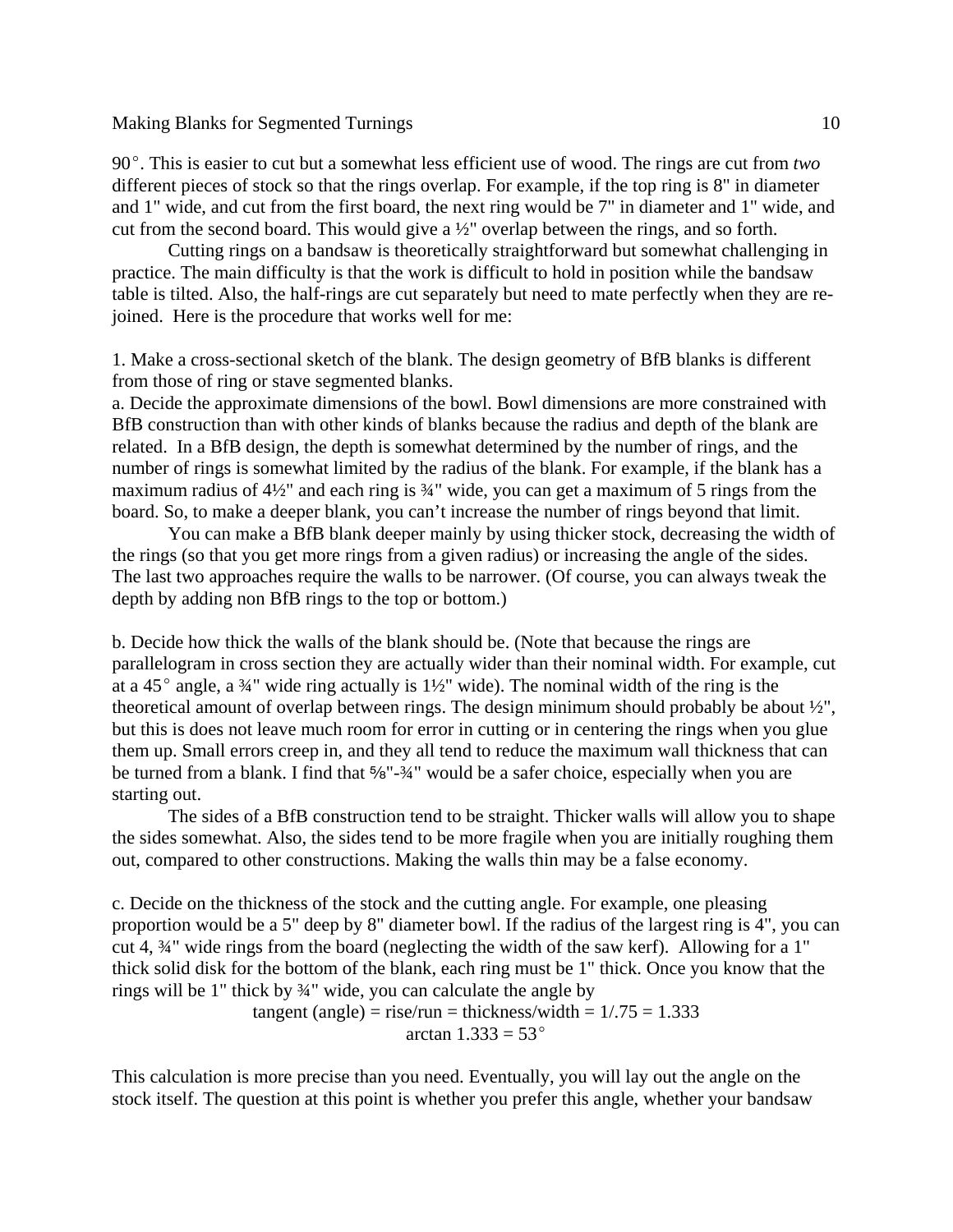will cut this angle, etc.

2. Prepare the boards per your design, e.g., glue up strips of contrasting wood species such as maple and walnut. It's a good idea to put a dark board in the center to help conceal the eventual glue line. Also, keep in mind that the thickness of the rings is very important, and that surfacing the glued-up board may reduce its thickness significantly. (1/16" or so). If you want a 1" thick piece of stock that is flat on both sides, start with 1¼" strips and be careful to push them down against a straight flat board as you make up the board..

3. Surface the glued-up stock board on both sides to obtain smooth glue surfaces and uniform ring thickness for when you stack and glue the rings.

4. Use a compass to draw circles on the stock. The circles will be guidelines for laying out and cutting half rings. The distance between them should equal the nominal width of the ring, e.g., 34" plus an allowance for saw kerf. They do not have to be evenly spaced. If you widen them near the outside, the bowl will flare somewhat. Make sure that the compass point leaves a center mark on the stock. (See Fig 7)



**Figure 7**. Concentric Circles Scribed On a Built-up Board

5. Cut the board in half through the center of the circles. The cut should be smooth and straight. If not, joint the cut edges. An excellent way to do this is by folding the two

halves as if they were covers of a book, aligning the edges, and then planing or block sanding the edges until they joint well (perfectly– no light shines between the boards when you hold them up to the light). These edges show more prominently in BfB construction than in flat segmented construction.

6. With the two half-pieces side by side, with their edges aligned and the circles showing on the outside, mark the cutlines for the rings. Accuracy at this step is very important. Because the two half-rings are cut separately, the cut marks have to be as perfectly symmetrical as possible. The idea is that the cut lines match the circle lines and that they are symmetrical around the center point. Otherwise, the rings will not match up correctly when you rejoin the rings. (See Figure 8.)

a. Mark off right angles across the edges corresponding to the circles you drew in step 4.

> b. Mark off the cut angles from corner to corner. This should form a chevron pattern if the marked sides of the boards are both facing outward.



**Figure 8**. Laying Out Half-Ring Cuts. Looking down from above: the two halves are side by side in a vise. The concentric circles have been continued across the edges and cut lines have been drawn between the "corners".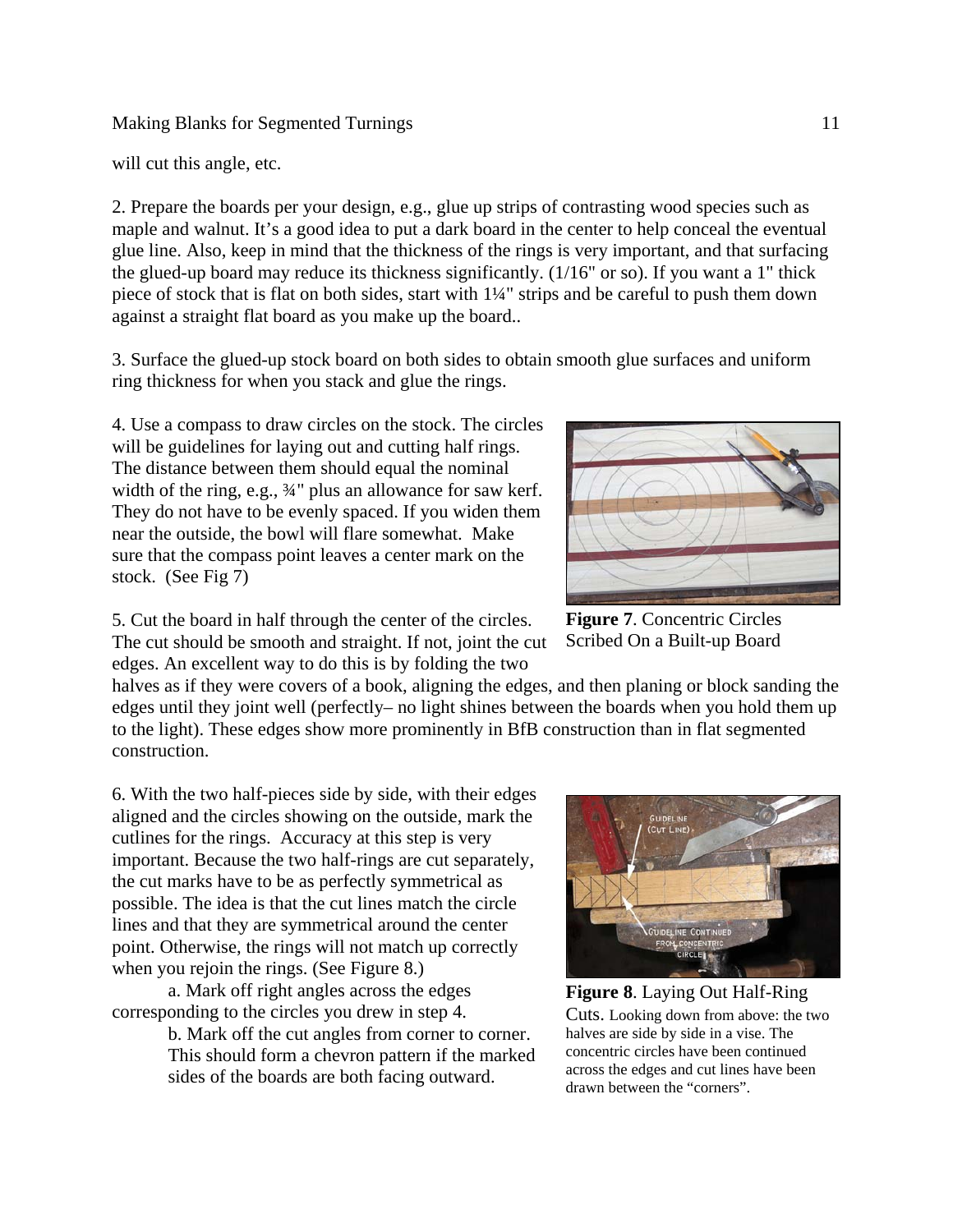7. Set up the bandsaw and cut the half-rings. The semicircles must be cut accurately, and a jig is very useful. (See Figure 9 and *Circle Cutting Jig for a Bandsaw*.)

8. Check the fit, and re-assemble the half rings on a dead flat glue-resistant surface, e.g., waxed



**Figure 9**. Bandsaw Table Tilted to Match Angle on Bevel Gauge. Circle jig is visible at lower left.

melamine or plywood covered with waxed paper, using PVA glue. Normally, I just rub them together and let then rest undisturbed until the glue has cured.

If both ends of the ring do not match perfectly, the ring is not ready to be mounted. When you try to turn a ring in which the end of one half-ring protrudes even a little bit, you risk a bad catch that can shatter the blank. It may be best to sand or saw the edges until they are smoother, with no part of the ring jutting out.

9. Mount the rings on the lathe. Follow approximately the same

procedure as described above for segmented rings. I sometimes prefer to use a separate solid disk as the bottom of the blank. That disk

can be glued to a waste block or held in a four-jaw chuck, etc. The next layer comprises the two semicircular disks that were left after you cut the rings. (If you used the "turntable" attachment described in *Circle Cutting Jig for a Bandsaw* they will have semicircular guide holes in them. Flattening the rings is still necessary, but only light sanding on a flat surface should be required if the board was surfaced before the rings were cut.



**Figure 10**. Matching Half-Rings From Bandsaw

Arrange the rings in the correct order and orient them according to your design. Accurate centering is often more critical when mounting BfB rings than when mounting segmented rings.

9. Turn the profile and interior of the bowl. Keep in mind that a BfB blank may be more fragile than blanks of other constructions. For example, it is more subject to splitting if you catch the

end of a half-ring. Also, be careful when removing wood – measure more, cut less. It seems very easy to turn through the wall of a BfB blank, because the wall thickness is not necessarily reflected by either the inside or outside surface of the blank, depending on how accurately you cut and centered the rings. Also, the maximum wall thickness may be less than with segmented or stave blanks.

10. Drill a %" hole in the bottom of the bowl (where the  $\frac{1}{4}$ " hole is) and fill it with a dowel. If you added a solid disk for a bottom, and turned away most of the original bottom of the blank, this is not necessary.



**Figure 11**. Re-assembled Half Rings, ready to be flattened and Mounted.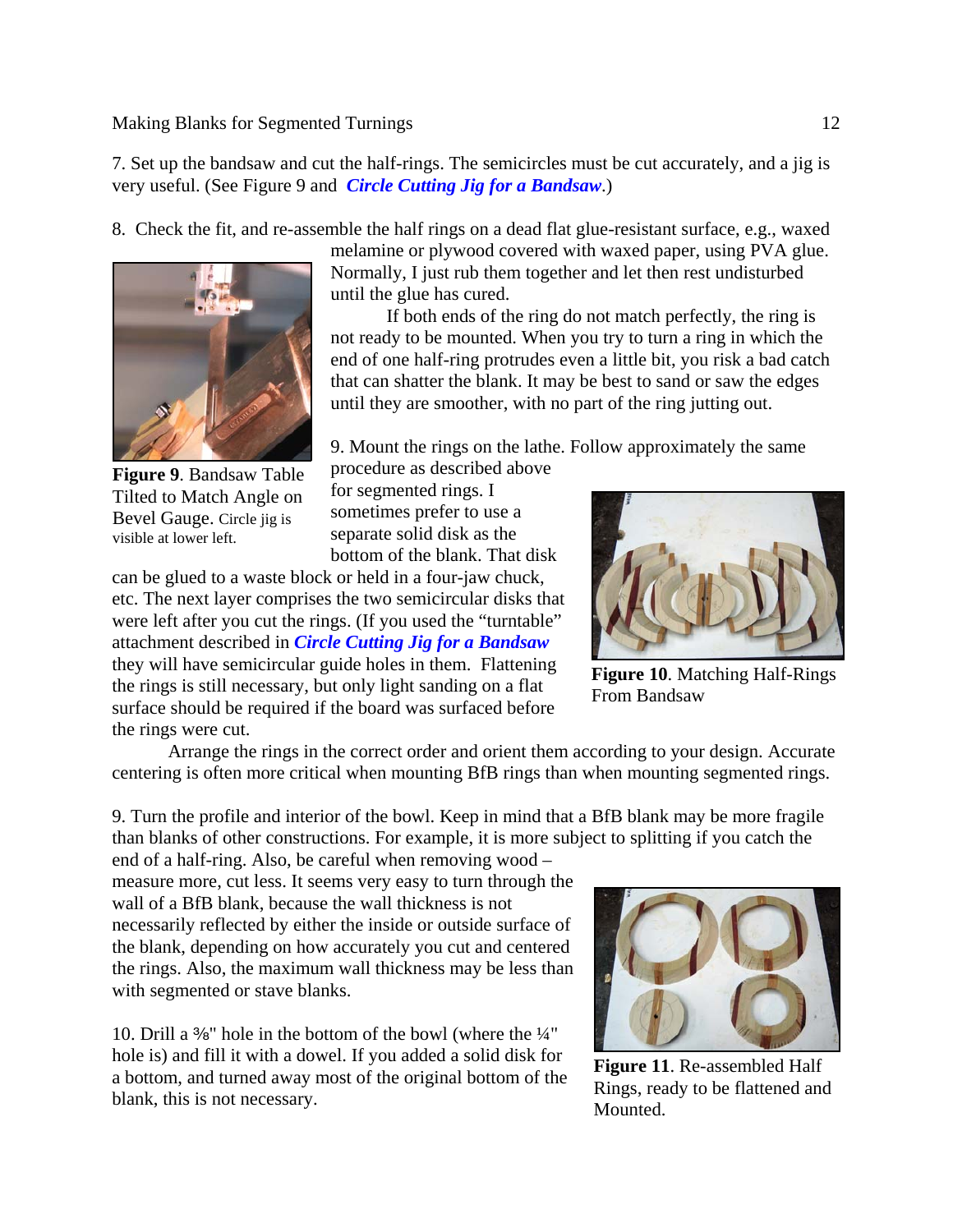#### *Stave Construction*

Stave construction is another variation on segmented construction. Where segmented blanks and "bowl from a board" arrange the segments horizontally, in thin (1/16"-2") layers,

staves are higher than they are wide, like the staves in a barrel. Some references call a stave with horizontal grain a *compound segment* and reserve the term *stave* for a segment in which the grain runs vertically. To me, a stave can also have its grain run horizontally. The issue is the height of the segment. Also, a stave usually slopes vertically. A ring segment lays horizontally  $(0^{\circ}$  bevel angle). A stave would be, say, 3½" or more high and maybe ¾" wide. For a bowl blank, it would slope, say, 20-90 $^{\circ}$ . (Compare figures 1 and 12.)

For a bowl with sloping sides, the staves are trapezoidal, just like ring segments, except that they are taller and have compound angles along their edges.

These angles are calculated by trigonometry (Appendix). There is a calculator on the internet at http://www.delorie.com/wood/compound-cuts.html See the book by Malcom Tibbetts and the article by Bob Pritchard.

Staves should be made with a sled on a table saw, or with a compound miter saw. Extreme accuracy is required for both the miter angle and the blade angle.

The easiest way to use a table saw to cut compound angles is to tilt the arbor. I prefer to leave my blade arbor set at  $90^{\circ}$ , so I tried a slanted cutting sled. This was successful for a very shallow  $30^{\circ}$  angle to the horizontal, but for a deeper bowl it is necessary to tilt the saw blade.

According to calculations, to make a blank whose sides has a slope of  $60^{\circ}$ , I would need a miter angle of  $7.6^{\circ}$ and a "tilt" of  $12.8^{\circ}$ .  $^{\circ}$  A sled to produce a  $12.8^{\circ}$  tilt was



 $\overline{A}$ 

 $2 - B$ 

Alternate staves are used for each blank



<sup>&</sup>lt;sup>b</sup>. Miter angle as it would be shown on a normal miter gauge, i.e.,  $0^{\circ}$  is at a right angle to the path of the saw blade. The calculated tilt angle is measured from the normal vertical position of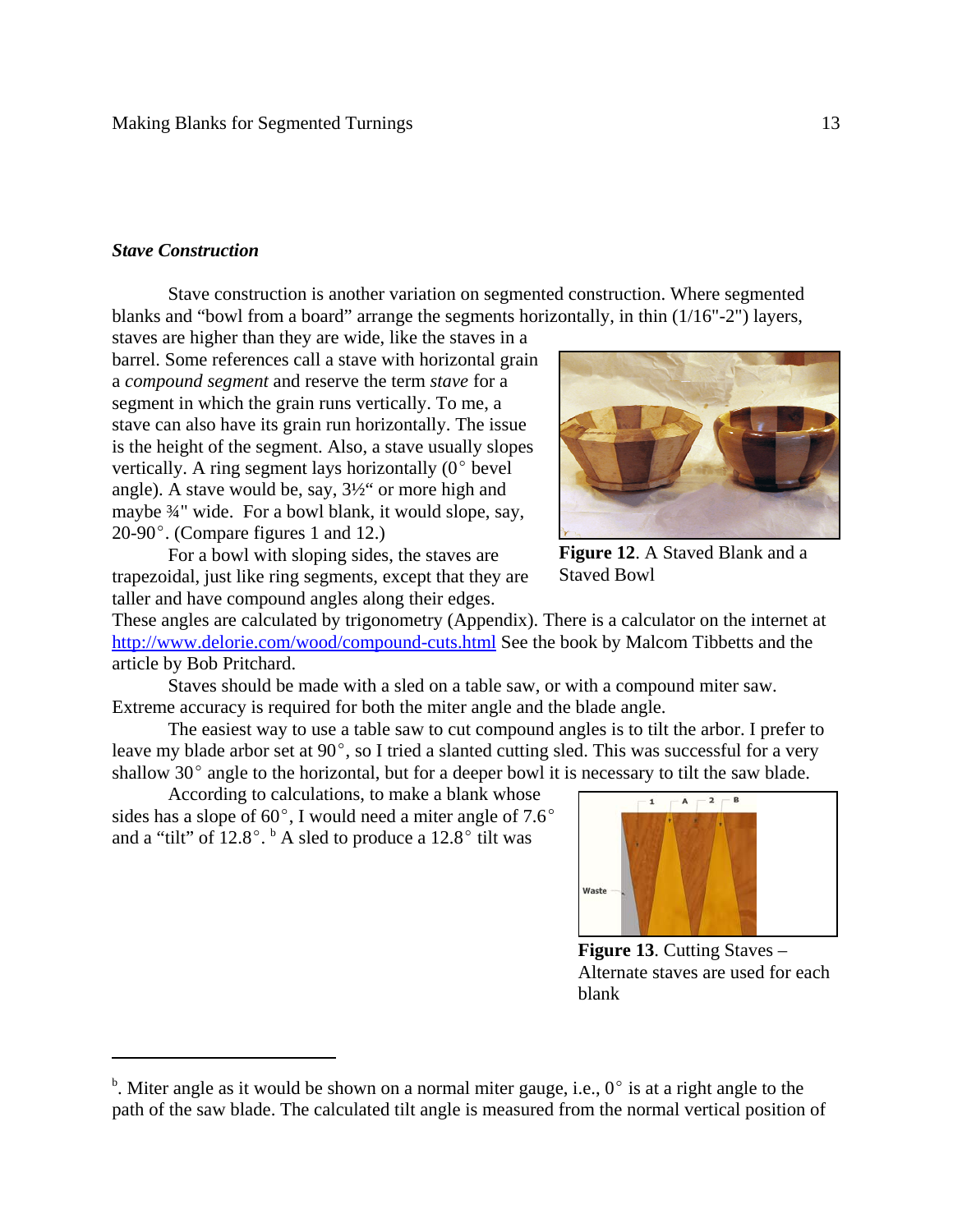impractical because it would put the workpiece too far above the table for the blade to cut it.

Note that each stave is a trapezoid, like the flat segments described above. Like flat segments, staves can usually be cut by flipping the stock over after each cut. Since staves show a lot of grain and figure, however, you have to consider the appearance of both sides of the board. Sometimes, the two sides do not match very well and the most pleasing effect will come from using every other segment. So, as you flip the board over after each cut, make two stacks marked 1, 2 . . . from one side of the board and one marked A, B, . . . from the other side. Keep them in the order that they came off the board. The two stacks of staves will make two blanks out of the same piece of stock. (See Fig 13.)

As described above, the segment length equals the tangent of the bevel angle multiplied by the desired diameter of the bowl (largest diameter). So, for a 12-sided blank, with a 7" diameter, the segment length L would be given by

$$
L = \tan(12.8) * 7" = .227 * 7 = 1.59", or about 19/16".
$$

The length of stock needed depends on the segment length *plus* an allowance for saw kerf ( $\frac{1}{8}$ "), multiplied by the number of segments. That equals 12 times 1 11/16", or 20 ¼". Additional stock, however, will be required for the "extra" staves, i.e., the short side of each adjoining trapezoid.

You can determine the length of the short side by laying out two adjacent staves on a piece of paper, or you can calculate it as equal to the segment length minus two times the product of the height of the blank and the tangent of the angle.

$$
L'=L - 2*h*tan(x),
$$

where  $L'$  is the length of the short leg, L is the length of the long leg, h is the height of the blank and x is the miter angle in degrees.

In this case, if the height of the bowl is 2.5" the additional allowance is

$$
L' = 1.59 - 2 \cdot 2.5 \cdot 0.227 = 1.59 - 1.14 = .45"
$$

so we should add about 6"  $(12 * 1/2")$  to the length of stock.

These calculations may seem like an unnecessary complication. It may be easier to lay out an example on the stock and measure the length required for two adjoining segments. The point really is that if the length  $[2*h*tan(x)]$  is greater than L, the staves will come to a sharp point at the bottom and the intended height of the bowl will not be possible.

the table saw blade.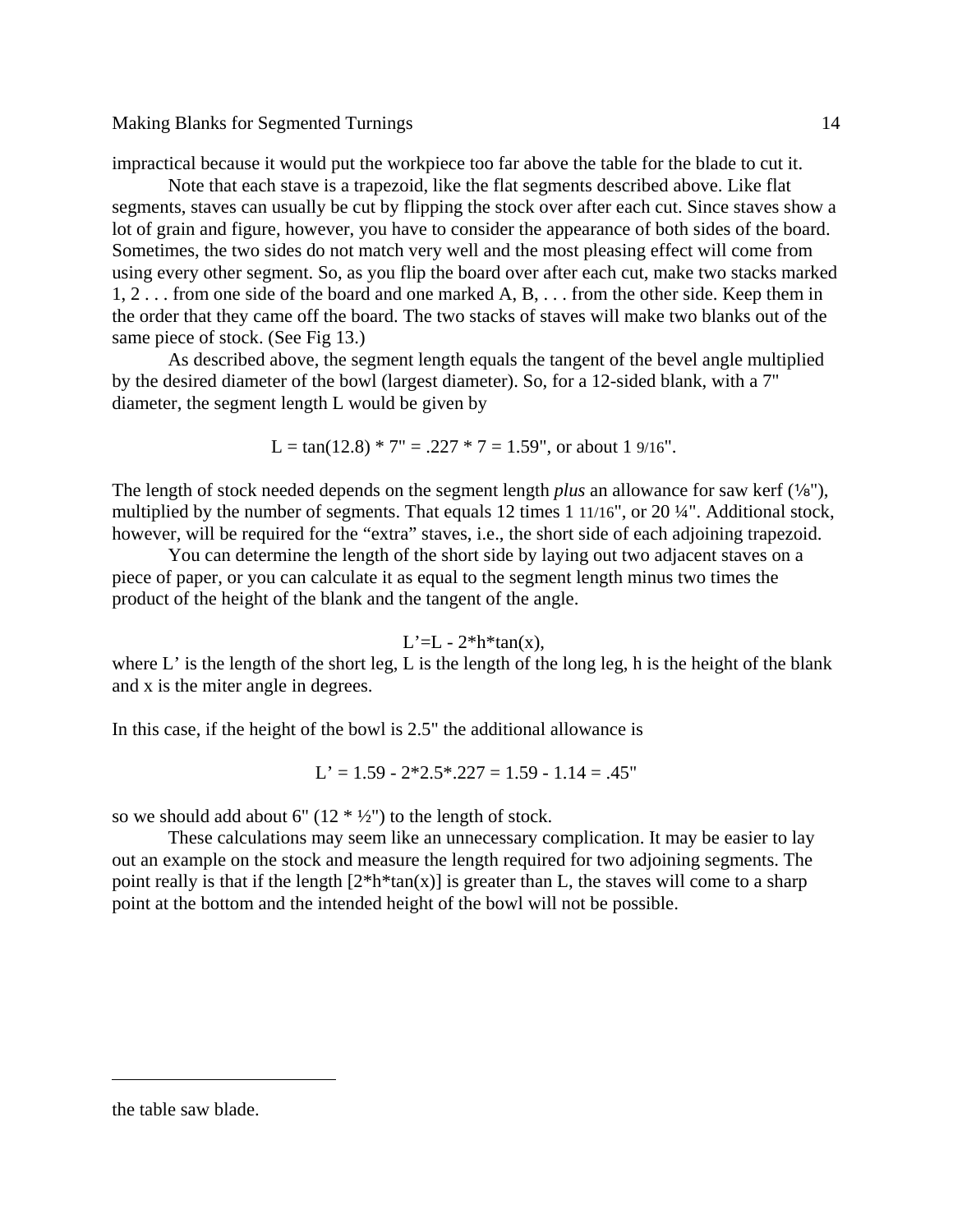#### *Assembling a Staved Blank*

Once the segments are cut, they can be assembled into turning blanks (actually, two blanks, if desired). Assembling them is awkward, because they cannot easily be clamped. Assembling staves in pairs is the simplest, and works fairly well, although I prefer clamp pressure (see below).

 To assemble staves by pairs, evenly spread on adhesive (Titebond II) and let the two faces sit apart for a minute or two. If the glue joints are end-grain, the adhesive may soak in, in which case you should apply just a bit more. Soon, the pieces will resist when rubbed together. Push them together, carefully align the edges, and set them aside for an hour or so. Assemble all the pairs this way, then repeat the process with the pairs, until you have made two halves, e.g., two pieces of six segments each. Let the two halves cure overnight.

Like the simple miters cut in flat segments, the compound miters cut into staves must be able to form semi-circular sections (semi-cones) if they will finally fit together into a circle. Therefore, we can again use the trick of assembling half cones and sanding them against a flat surface until they fit.

I initially sanded the half-cones on a sanding disk on my lathe, and then finished them by rubbing them on a piece of sandpaper laying on a dead flat board. They then fit together with no gaps. When you glue the half-cones together, use the same methods as described above for gluing staves. Be careful, however, to support the half-cones if necessary so that they cannot rotate apart and open a gap before the adhesive has cured.

The fit of my first set of staves was unsatisfactory. I calculated the average vertical (tilt) gap .0156", corresponding to an error of about  $1^{\circ}$ . The average miter gap was .0025, corresponding to an error in the miter angle of  $.04^{\circ}$ . (These numbers are simple angle calculations, so are approximate.) The point is, the blank showed unsightly gaps even though the actual angles were very close to nominal. The gaps could be sanded away from the half-cones and the adjustment is not apparent to the eye.

*Recommended Methods.* Malcom Tibbetts recommends three stave assembly methods, All involve some clamp pressure.

1. Simply to wrap rubber bands around the segments.

2. Make an assembly & clamping jig. The jig comprises circular holes of different diameters cut into pieces of MDF. The holes are sized so that they can fit part way down the cone-shaped blank. Each is tightened down on the segments with long bolts or threaded rods. This method works best if the slope of the sides is  $60^{\circ}$  or more and if the segments dry-fit without any visible gaps, so they can be assembled all at once. (I assume that you could use it to glue half cones if you did not apply glue to the half-cone joint surfaces.) Lay out the segments on a flat table top with the wide side up. Apply masking tape to hold the segments together, and flip the set over. Apply glue to each mating surface. Then roll the segments together into a cone and place the gluing jig over the cone.

3. Use glue blocks, cut at the complementary angle to the slope of the sides, with hose clamps, as is done when gluing up segmented rings. For example, glue blocks with a  $30^{\circ}$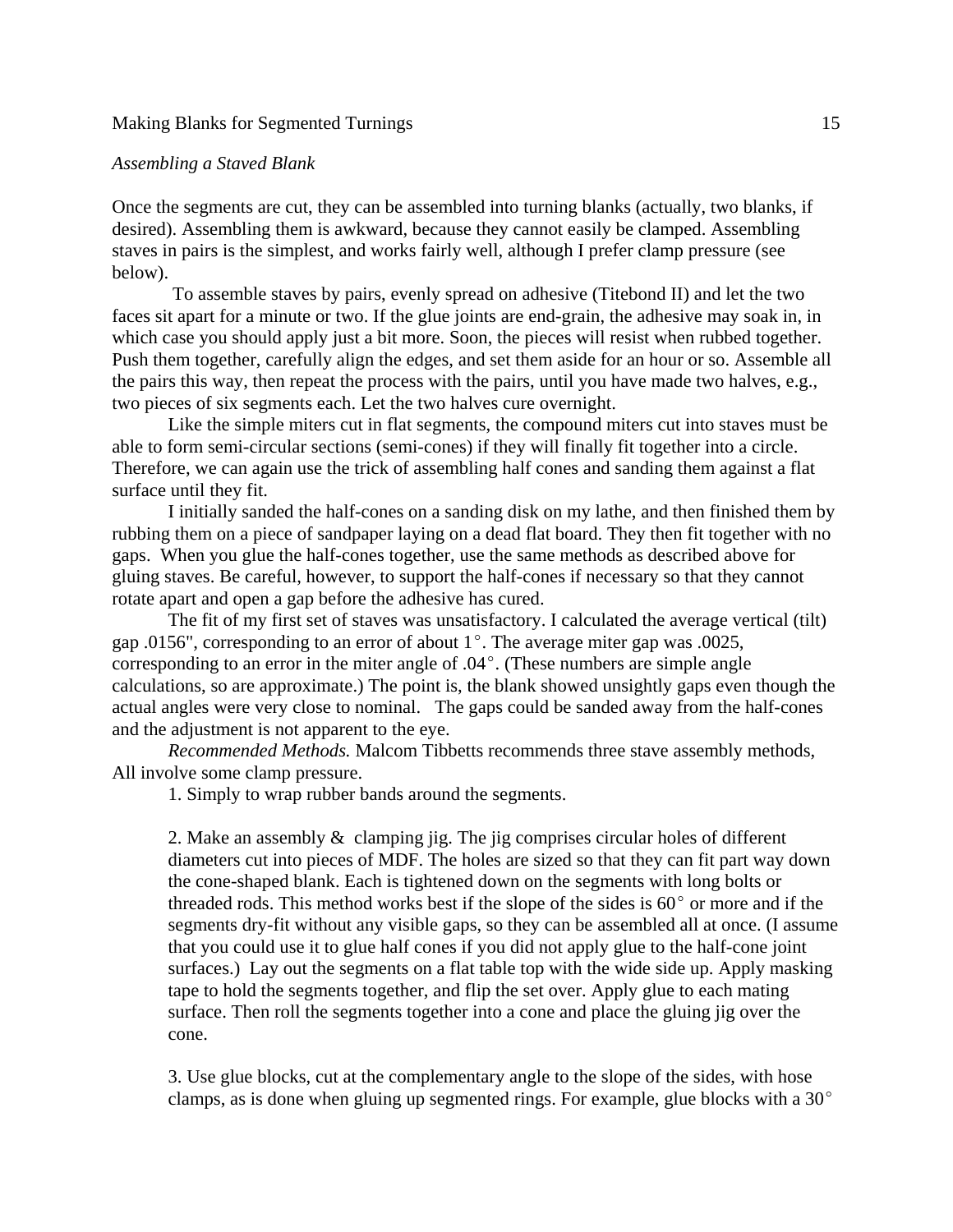angle will provide parallel clamping surfaces when fitted against a  $60^{\circ}$  sloping side. A tab is needed at the bottom to keep the caul from sliding up the blank under clamp pressure.

## *Mounting a Staved Blank*

Like segmented rings, staved blanks are often open at each end, so normally they would be glued to a solid piece, either another part of the blank or a glue block before turning. (See the lower blank in Figure 10.) The ends of stave blanks, however, usually do not have a flat surface suitable for gluing, since each stave is at angle to the axis of rotation. Therefore, you need a way to mount the truncated hollow cone so that you can flatten the end.

Make a temporary, narrow glue surface by mounting the blank with Cole (finger) jaws on a scroll chuck. (You could hand sand the end of the staves on a flat surface, but this would be



**Figure 14**. Two Staved Bowl Blanks. Note that the raw ends of the staves are sharp arrises, unsuitable for gluing. The bottom of the larger blank has been planed off on a lathe to make a flat surface for attaching the bottom disc.

extremely tedious.) If the outside diameter of the blank is too large to fit the Cole jaws, use a jam chuck, something along the following lines.

1. Turn a 4" diameter by 4" long cylinder out of scrap. Mount it in a scroll chuck and turn one end to a cone, approximately matching the inside angle of the blank (e.g.,  $60^{\circ}$ .) You want a fair amount of contact between the cone and the inside of the blank.

2. Then make a 3/4"-1" thick disk with a slightly larger diameter than the opening in the small end of the blank. Mount it on the lathe and chamfer the edges of one side to form a steep cone.

3. Return the tapered cylinder from step 1 to the lathe and apply a piece of non-skid rubber foam (or double sided tape – something to increase friction).

4. Jam the blank against the covered cylinder. Put the smaller cone against the small end of the blank and hold everything in place with the tailstock.

5. Rotate this by hand and adjust it until the blank is well centered, and everything turns well.

However you mounted the blank, you now should use very light cuts to plane off the ends of the staves until you have a flat glue surface for the bottom disk. The glue joint has to be a flat and true as possible because you will be mounting the blank from the bottom end, and because the glue joint will show for the life of the bowl. There is no point to shaping the blank further at this stage, unless you can round off the corners of the polygonal blank a bit so that it will fit in the Cole jaws. It will have to be re-balanced later anyway.

When the bottom edge of the stave blank is flat and smooth, fashion a bottom section to close the blank. The bottom of a staved blank can be solid, but it will look better if you make a polygon with the same number of sides as the rest of the blank. It can be flat (usually) or shallow, say  $30^{\circ}$  (See Figure 10.) For a flat bottom, the length of each section equals the radius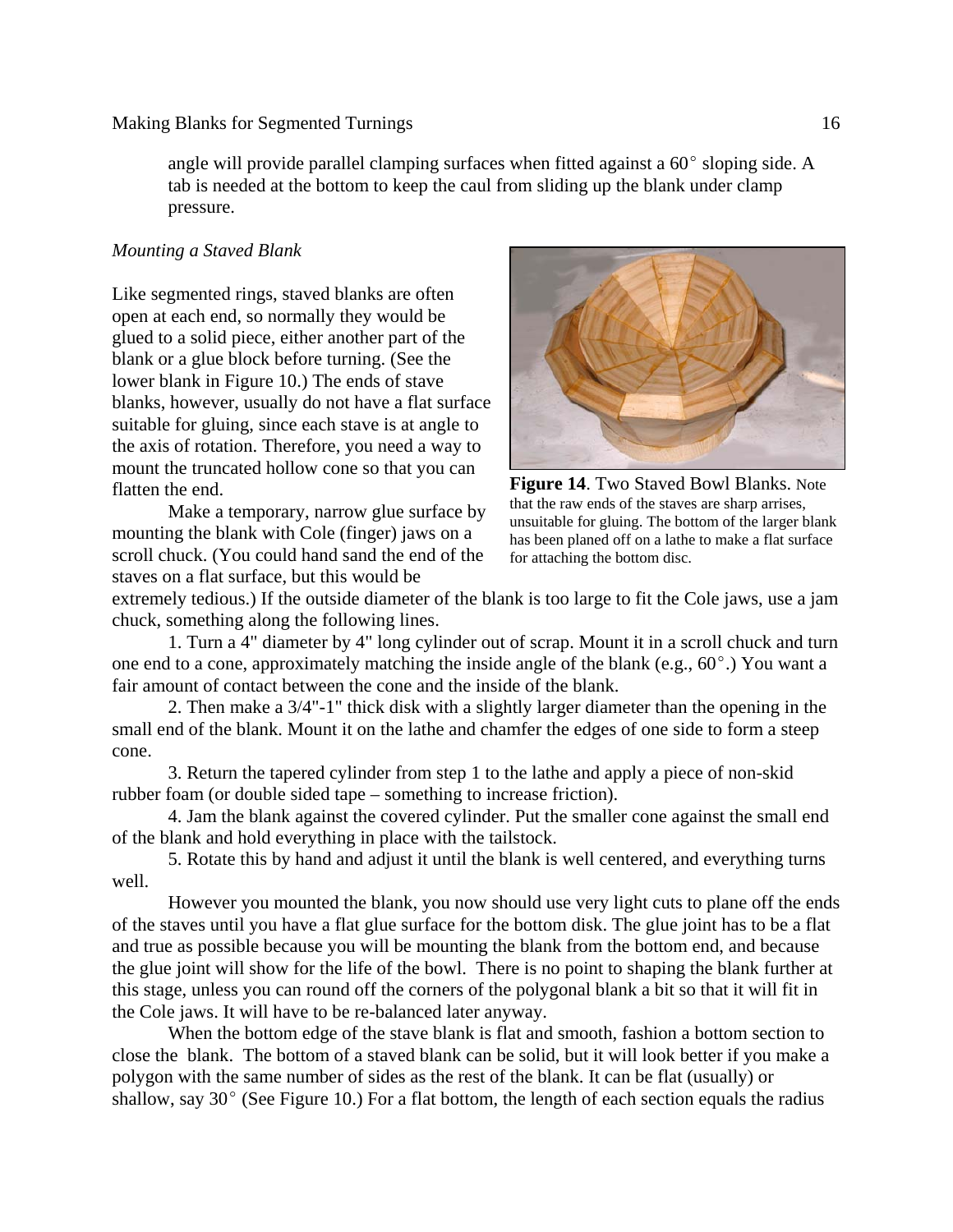of the circle, so the bottom resembles a pie with, say, twelve slices. If the rest of the blank contains contrasting woods, the bottom can match that pattern. This is what I did in the bowls shown in Figure 8.

Prepare (flatten) the bottom and glue it to the main part of the blank. Finally, either glue on or turn a tenon on the bottom for a scroll chuck. Mount the scroll jaws, mount the blank, and turn the bowl as normal. Well, almost as normal. Staves that are ¾" thick require some careful planning and execution for the bowl profile — there is not much wood to allow catches, etc to be turned out of the bowl.

### *Laminating Stock*

As mentioned above, the ability to use laminated stock is a main attraction of segmented turning. It is, however, considerably harder to design and execute than it may appear in a magazine article. (And segmented blanks are difficult and fussy enough, even without laminated stock.) As will become apparent below, I have had at best limited success with laminated stock. Designing laminations to produce a desired figure on the surface of a turning requires either experience or an excellent graphical imagination. It is much easier (for me, at least) to follow instructions to make a pattern designed by somebody else.

One easily overlooked but important consideration in making laminations is the workability of the wood. Layers will normally be cut on a band saw to maximize the number of useful pieces of expensive or scarce wood. Then, the saw marks must be planed or sanded off. In any case, each layer in a lamination must have consistent thickness and be jointed (surfaced) well if it is to make a strong and invisible glue line. Unfortunately, some woods that turn well are actually quite difficult to plane, while their sawdust can be allergenic or even toxic. Secondly, gluing up laminations from short pieces can actually reduce the number of useful pieces and is often a nuisance. Its better to order longer pieces of more easily worked stock. Save the short pieces of highly figured wood.for another use, e.g., segments of staves.

#### *Polka-Dot Feature*

Dennis Daudelin has described a "polka-dot" feature ring that is made up of two woods of contrasting colors laminated together horizontally. The wood that will appear as the polka dot is on the outside, and the background wood is on the inside. When the polygon (with straight sides) is turned into a circle, some of the background wood is exposed, producing the polka-dot effect.

This sounds simple, but the laminated ring has to be centered perfectly, or the dots will not be uniform. It is very difficult for me to lay up ring segments accurately enough. Actually, if the ring is off center by the thickness of the feature wood layer, say  $\frac{1}{8}$ , one side will have dots and the other side will have no dots, showing either the feature wood or the background wood. I have not solved this problem, yet.

For a six-sided ring, Daudelin recommends that the outer layer be about ½" wide. For a 12-sided ring, it appears to me that the layer should be about  $\frac{1}{4}$ " -  $\frac{3}{8}$ " wide. The procedure is simply to laminate a feature wood, say bloodwood, yellowheart, or Osage orange, to a strip of background wood such as holly or maple. The layers should be well jointed, e.g., sanded smooth,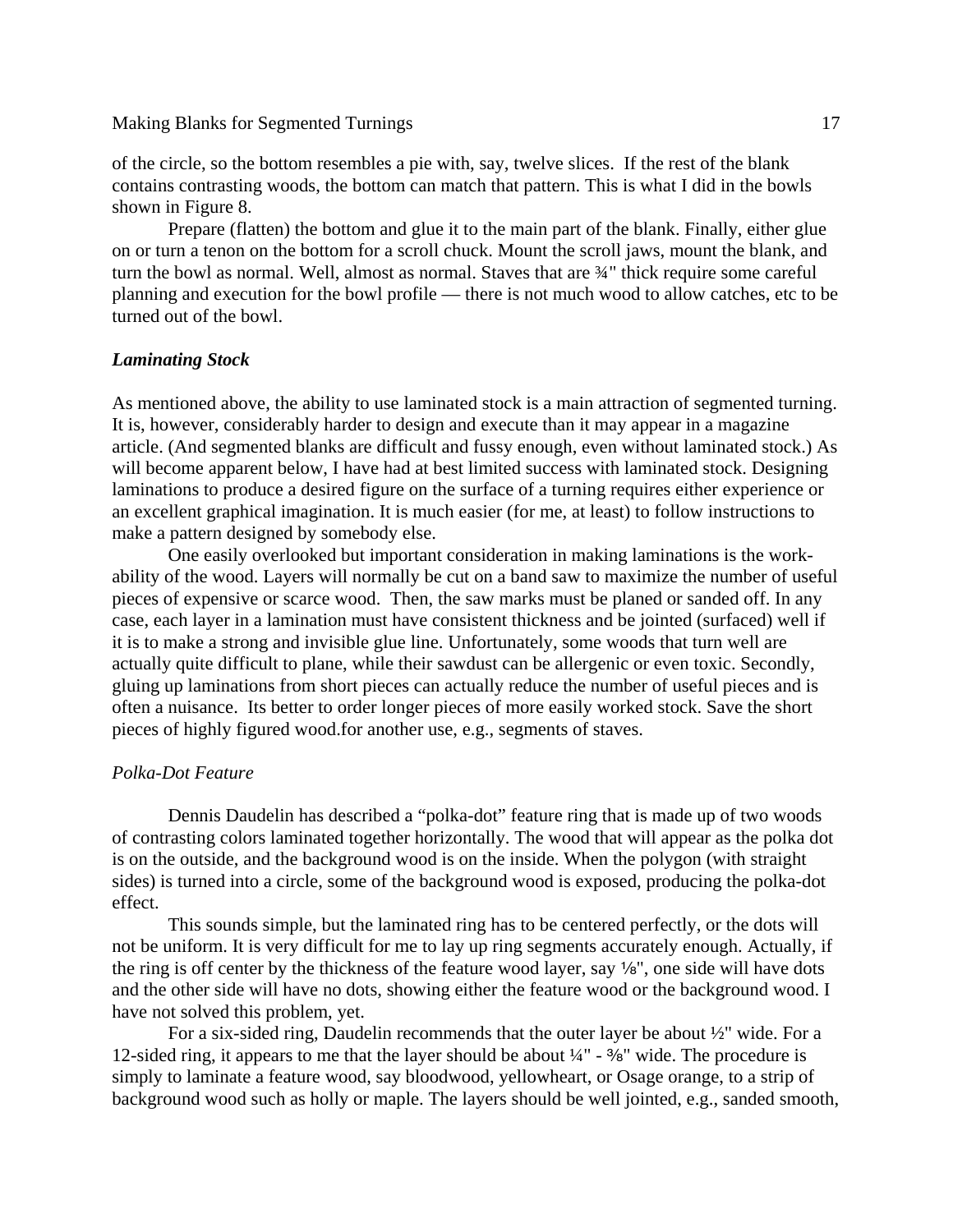and well clamped, because the glue line will be exposed when the wood is turned away. The lamination should be normal width, e.g., about 1" - 1 ½" wide, depending on how thick the ring will be and how much change in diameter it will have to support. So, for example, the lamination would comprise a stick of feature wood  $\frac{3}{4}$ " thick by  $\frac{3}{8}$ " wide by 35" long, glued to a piece of background wood ¾" thick by 1" wide by 35" long. (It's necessary to make plenty of laminated stock because of the way that it must be cut.)

After the glue has cured, clean up, smooth, and square up the laminated stock and cut segments. With this kind of lamination, however, the stock cannot be flipped after each cut. The feature wood must always be on the outside, so each segment must be cut individually. This will waste a bit of laminated stock, which is why you will need to make extra. For a 8" diameter ring, I estimate that you would need about 35" of stock.

### *Zig-Zag Feature*

Even a simple zig-zag pattern can be a challenge, as I discovered when I made one. I followed (somewhat) the description given by Tibbetts on p. 101 of *The Art of Segmented Wood Turning,* or should I say that his description lead me down the garden path. Like the rest of segmented turning, making laminations requires planning and precision.

My first decision was the diameter of the zig-zag ring, because that would determine the length of each segment. An 8" diameter ring with 12 segments, would be composed of  $2$ " long segments. I decided on a 45 $^{\circ}$  angle, which lead me to four pieces per segment.

The length of lamination needed for each zig would be the hypotenuse of a right triangle whose base and height

were  $\frac{1}{2}$ , so I'd need 11/16" per zig. Allowing 1/8" for saw kerf, I would need 13/16"/piece. So, 13/16"/piece x 4 pieces/segment x 12 segments = 39" of laminated stock. It is very important

that each segment in the zig-zag ring be identical. The easiest way to do that is to make them all from one piece of laminated stock.

For this learning exercise, I chose Radiata pine as the light wood and cedar as the dark wood. I ripped a piece of cedar about  $1\frac{1}{2}$ " wide and %" thick and then planed it to  $\frac{1}{4}$ " thick. I cut two pieces of  $\frac{1}{2}$ " W x  $\frac{3}{4}$ " thick pine and jointed them for gluing. I glued the three pieces together between cauls, with clamps about every 8". It is necessary to make sure that the lamination is clamped evenly along its length and width, and that the layers don't slide sideways under clamp pressure, because this will limit the width of the finished segments.

When the glue was cured, I cleaned up the

**Figure 15**. Sled for Cutting

Zig-Zag Pieces from Laminated Stock (See arranged pieces in upper left)



**Figure 16**. Trimming the Zig-Zag Pieces (The pieces are resting on a Masonite sled, held in place by double-sided tape.)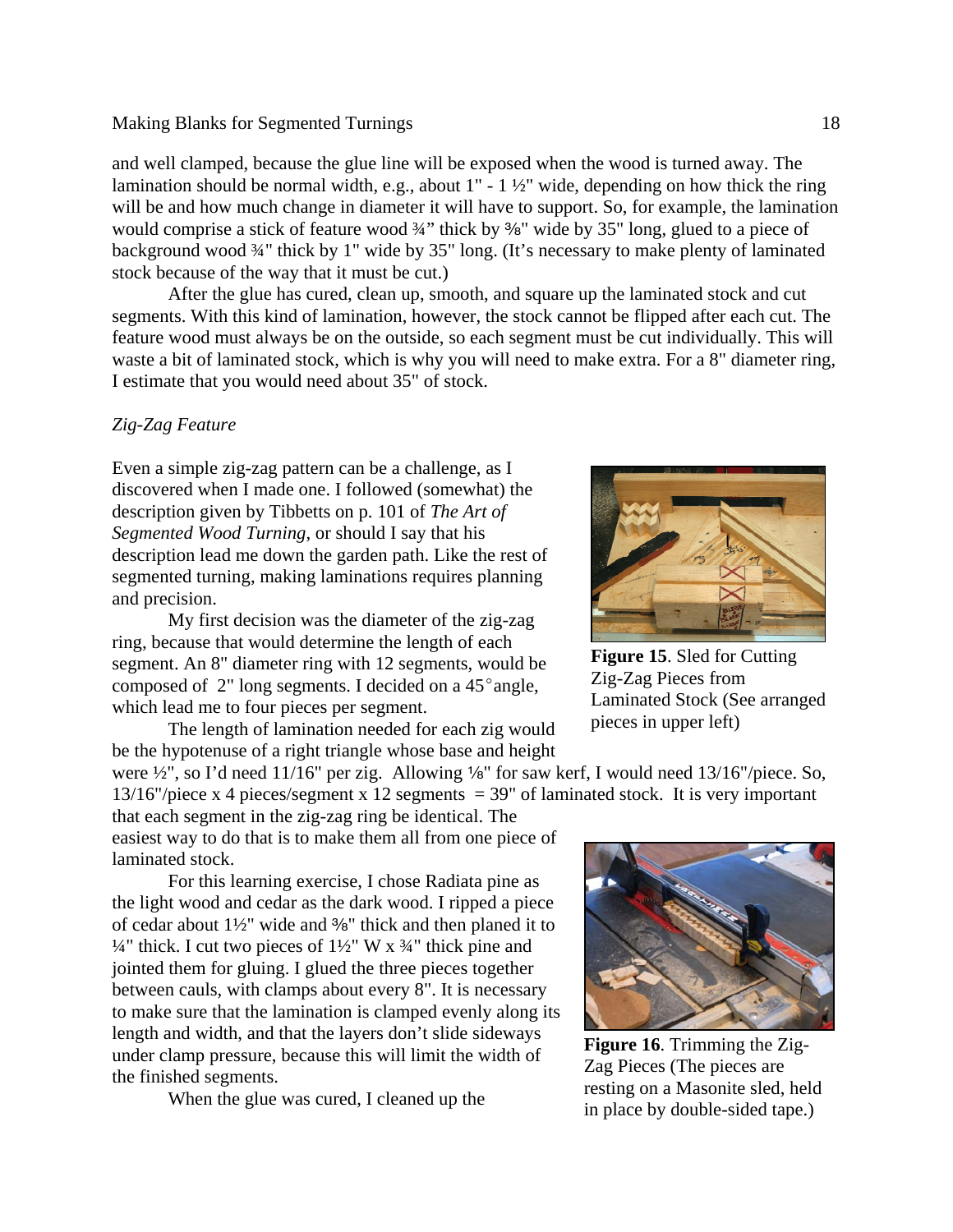lamination with the table saw and hand plane so that it was smooth and square in cross section. Then, using a crosscut sled fitted with a  $45^{\circ}$  guide and a stop set for 11/16", I cut diagonal slices. (Figure 11.) I kept the pieces in the same order that they were cut from the stock.

After the pieces were cut and arranged (alternate pieces flipped over), I glued them together into sets of four or eight. The saw cuts were very smooth, with no saw marks, etc., but I sanded them by rubbing them against 100 grit sandpaper on a flat surface. If I had glued them into larger sets, e.g., sets of 24, it might have been easier to trim them. When arranging the pieces, I focused on the appearance of the zig-zag line, trying to make it line up as well as possible. Any tiny error in the cutting angle will tend to make a long string of pieces wander off at an angle, but this can be corrected in the next step.

To trim the pieces, I marked guidelines along the points of the pattern and then ¼" on each side, for a border. The outer lines were the guidelines showing where I wanted to cut the pieces. I cut a small strip of Masonite to act as a sled. I put a piece of double-sided tape on the Masonite and carefully arranged the rows of segments on the sled, aligning the guidelines so that the pattern would be uniformly centered along all of the pieces. Then, I lined up the row on the

table saw, using an angle guide against the rip fence when necessary, and trimmed the pieces to the same size. (Fig 12.) The small chips that were removed are shown in the picture to underline the point that a zero-clearance throat plate is necessary for this operation; otherwise, the pieces may jam in the throat of the saw.

When cutting the segments on the miter sled, the joint has to exactly bisect the saw kerf. That is, sawing has to remove equal amounts from each side. Otherwise, the "zig" will not line up with the "zag" when the rings are glued together. This was, for me, the most difficult part of making a zig-zag feature ring. (See Figure 13) Alternatively, you could wait to trim the segments until the rings were made. Then you could glue the segments into the rings so that the zig-zags lined up, but the rings might be very difficult to flatten.



**Figure 17**. Segmented Bowl with Zig-Zag Feature Ring. Note irregularities in the zigzag design

I also tried cutting laminations across the layers, to produce alternating rings , sort of a ring segment effect in a staved bowl. The light and dark layers have to line up perfectly, but, despite my best efforts, the staves slipped while the glue was setting. If I want ring effects in the future, I will use ring segments.

### *References*

Daudelin, Dennis. Making a Polka Dot Bowl, http://www.woodturningonline.com/assets/turning\_articles/polka\_dot\_bowl.pdf

Frid, Tage. Tage Frid Teaches Woodworking Book 2: Shaping, Veneering, Finishing. Newtown, CT. Taunton Press 1993.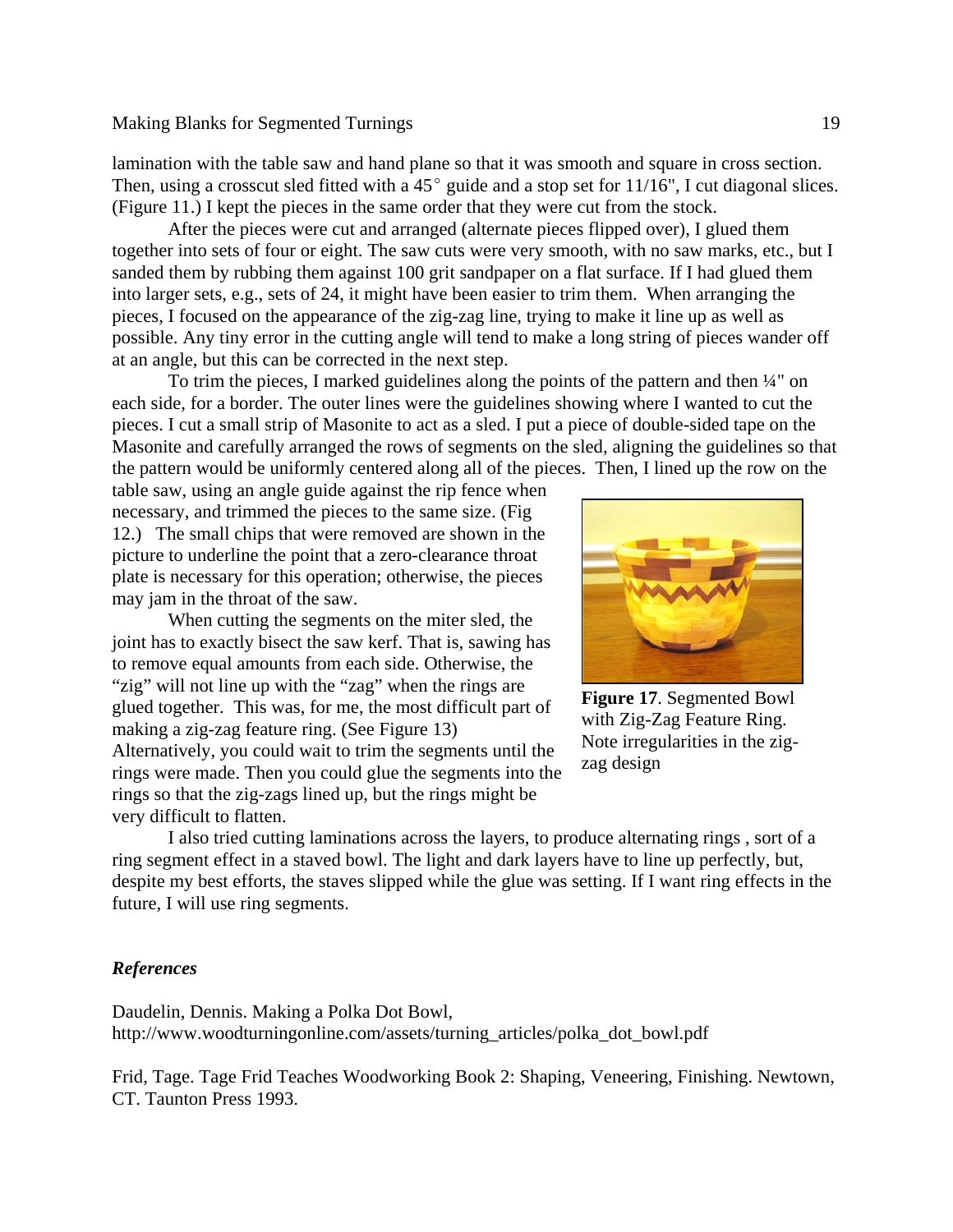Hepler, C.D. Adventures in Turning Wood

Love, Edwin M. Tricks of Inlay Turning. Popular Science January, 1946 (accessed through Google Books)

Pritchard, Bob. Building a bowl from a board. (stave construction) http://www.squidoo.com/building-a-bowl-from-a-board

Raffan, Richard. Turning Wood With Richard Raffan. Newtown, CT. The Taunton Press, 2001.

Raffan, Richard. The New Turning Wood with Richard Raffan (DVD). Newtown, CT. The Taunton Press, 2008.

Rogers, Jim. Segment Edge Estimate Table http://www.jlrodgers.com/pdf/segment\_edge\_table.pdf

Rogers, Jim. Segmented Turning School. Part 1 - Cut Accurate Segments. American Woodturners, Dec. 2005. http://www.jlrodgers.com/pdf/part-1-cut-accurate-segments.pdf \_\_\_\_\_\_\_\_\_\_ Part 2 - Planning a Segmented Vessel. American Woodturners, March 2006 Part 3 - Source of Errors. American Woodturners, Sept. 2006.

Rowley, Keith. Woodturning: A foundation course. New Edition, Lewes, East Sussex, England. Guild of Master Craftsmen Publications, Ltd. 1999

Sears, Roebuck & Co. The Wood Lathe – An Illustrated Manual of Operation. 1969. (Accessed from OWWM.COM)

Segmented Turning. http://en.wikipedia.org/wiki/Segmented\_turning

Tibbetts, M. The Art of Segmented Wood Turning – A Step-by-Step Guide. Fresno, CA: Linden Publishing, 2003.